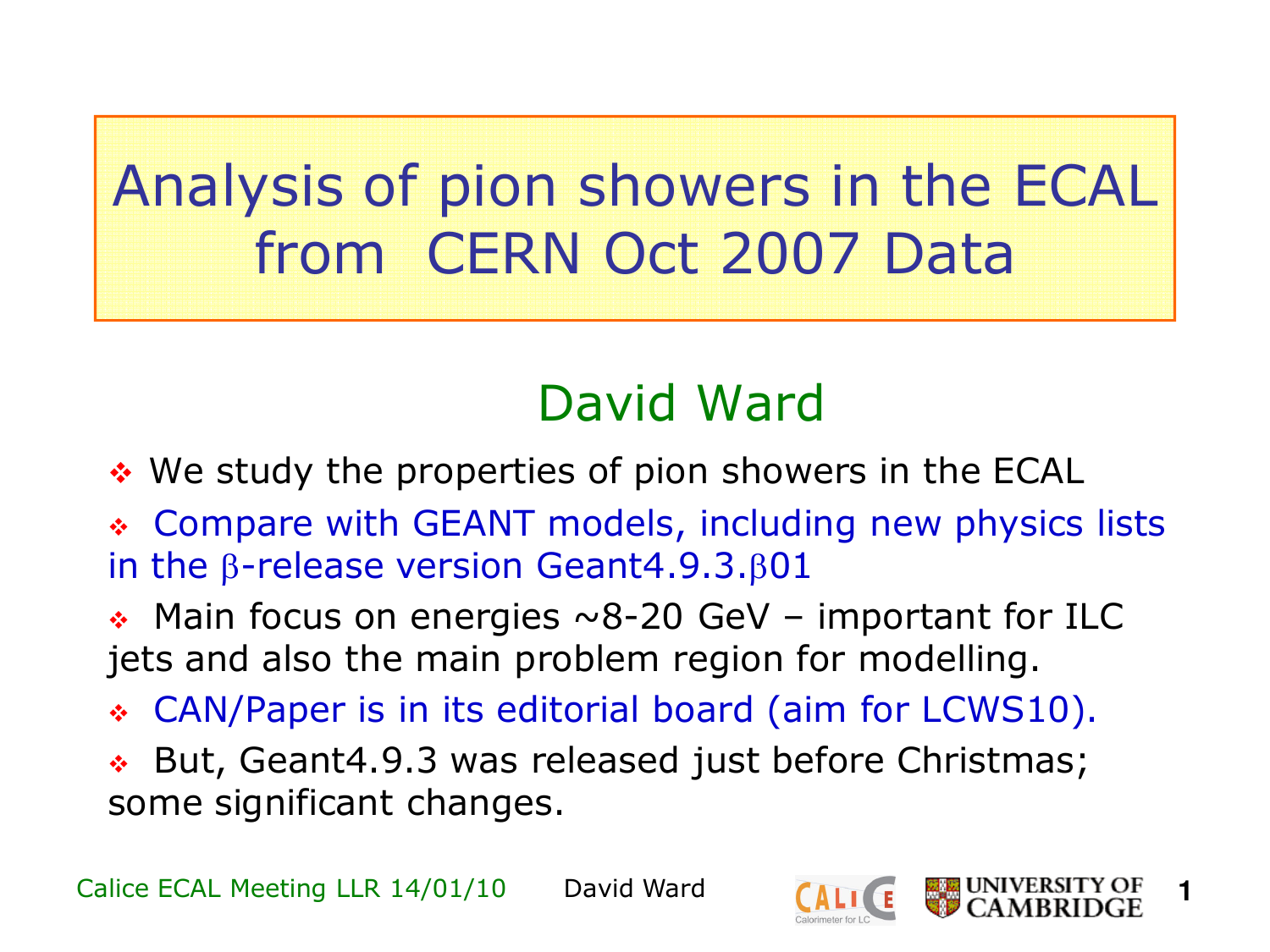# Summary of data and MC simulations

#### <sup>l</sup> Reconstructed data

2007 data from CERN with v0406 reconstruction and calibrations

- Run330641  $8 GeV \pi$
- Run330332 10GeV  $\pi^-$
- Run330645 12GeV  $\pi^-$
- Run330328 15GeV  $\pi^-$
- Run330326 20GeV  $\pi^-$
- Run331298 30GeV  $\pi^+$
- Run331286 50GeV  $\pi^+$
- Run331324 80GeV  $\pi^+$

• GEANT4 simulations Mokka version 6.8.p01.calice GEANT 4.9.3.b01 with physics lists... LHEP QGSP\_BERT QGSC\_BERT QGS\_BIC FTFP\_BERT FTF\_BIC (as recommended by G4 authors) and new in GEANT4.9.3.b01 QGSC\_QGSC QGSC\_CHIPS QGSC\_FTFP\_BERT FTFP\_BERT\_TRV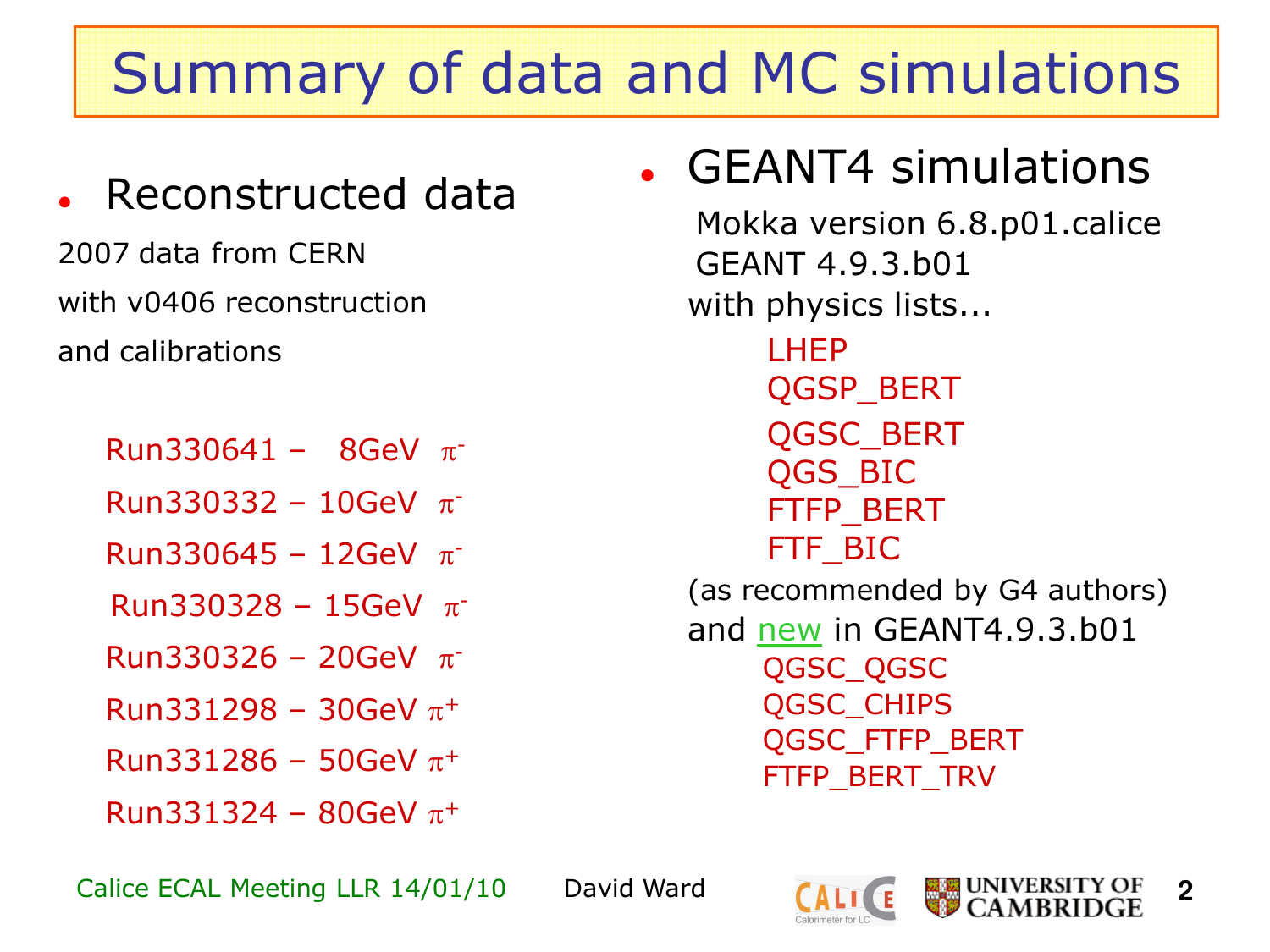# Models used in Physics Lists (for  $\pi^{\pm}$ )

- v LHEP LEP (<55); HEP (>25) v QGSP\_BERT BERT (<9.9); LEP (9.5-25); QGSP (>12) <sup>v</sup> *QGSP\_FTFP\_BERT* BERT (<8); FTFP (6-25); QGSP (>12) QGS\_BIC BIC (<1.3); LEP (1.2-25); QGSB (>12) QGSC\_BERT BERT (<9); QGSC (>6) QGSC\_CHIPS QGSC\_CHIPS (∀ energies) "energyflow i/f to CHIPS" QGSC\_QGSC QGSC (∀ energies) "multisoft i/f to CHIPS"  $\cdot$  FTFP\_BERT BERT (<5); FTFP (>4) <sup>v</sup> *FTFP\_BERT\_TRV* BERT (<8); FTFP (>6)  $\div$  FTF\_BIC BIC (<5); FTFB (>4)
- \* n.b. Ranges overlap to provide smooth transitions between models. Energies in GeV
- <sup>v</sup> Prerelease lists in *italics.*

Calice ECAL Meeting LLR 14/01/10 David Ward **3 ALL CONDUCTS 3** 

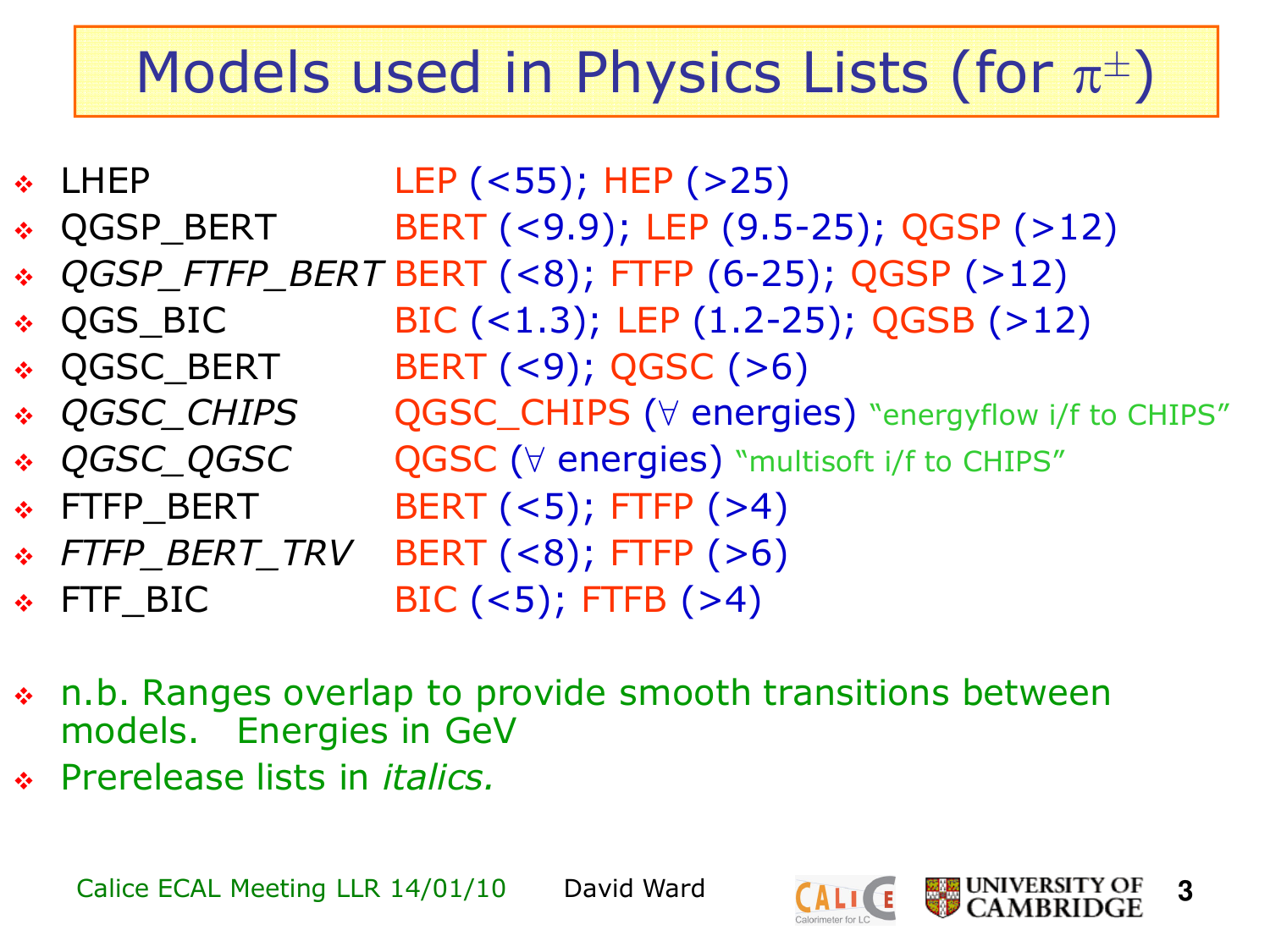# Event Selection I

- $\div$  Electron/proton events reduced using signal from the Cerenkov.
- $\div$  (Still Kaon contribution? And  $\sim$ 1% e<sup>+</sup> at 30 GeV)

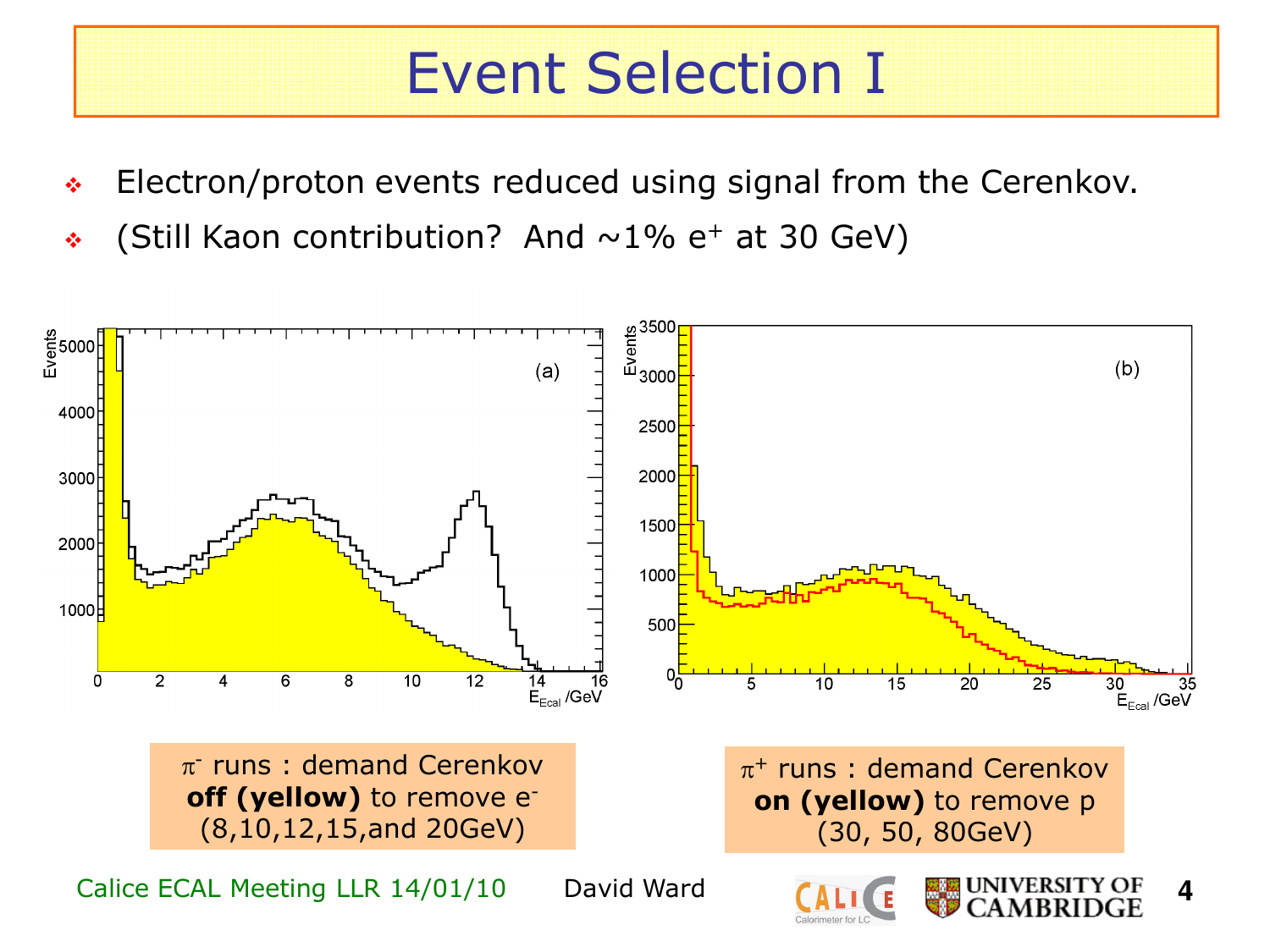# Event Selection II

 $\cdot$  Muon events are distinguished from the rest by comparing the data and pure muon MC simulation, looking at distribution of energy deposited in ECAL, HCAL and TCMT.



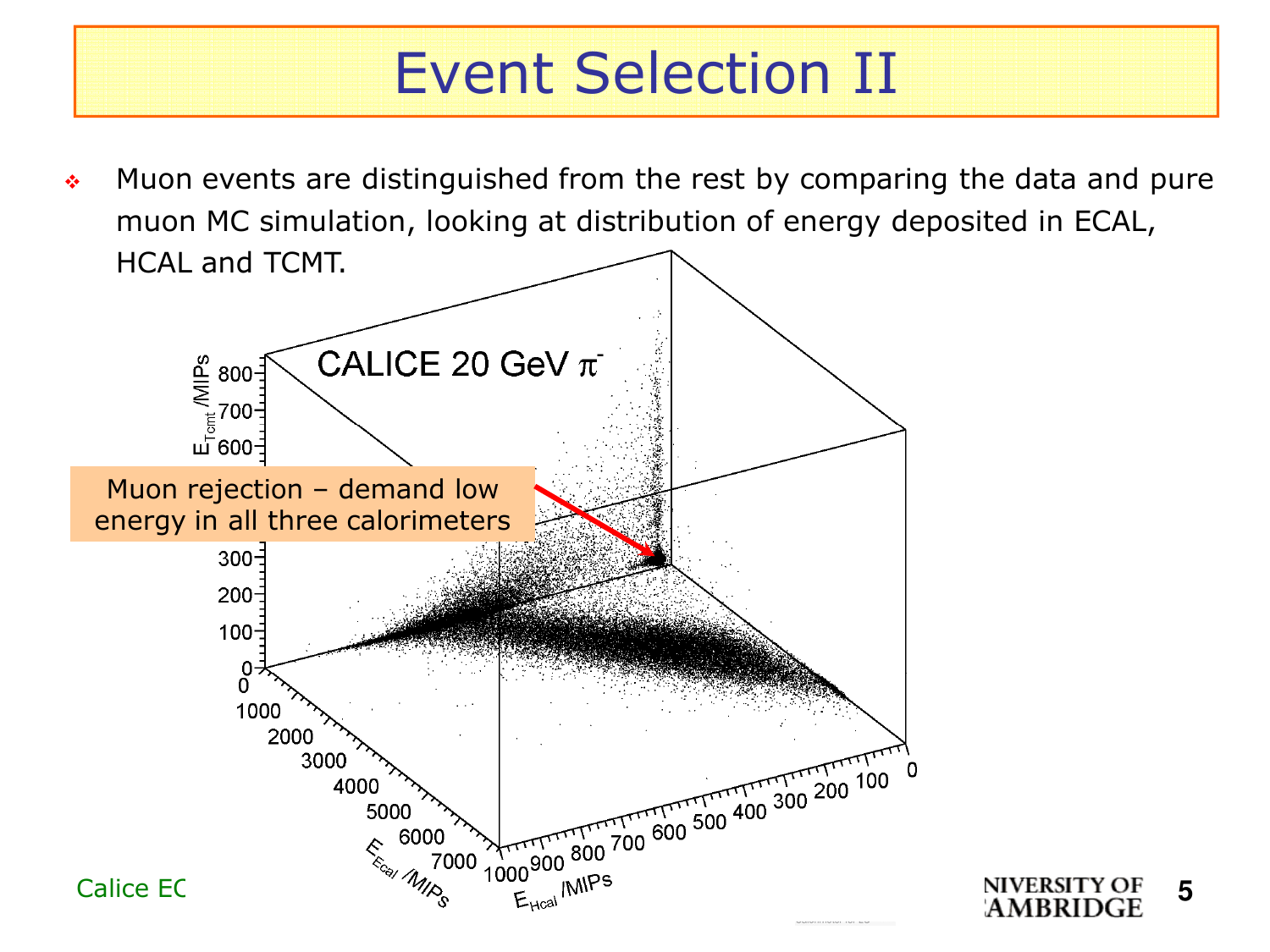# Tuning of beam profiles



#### Gaussian profile 60m upstream Not perfect, but good enough?

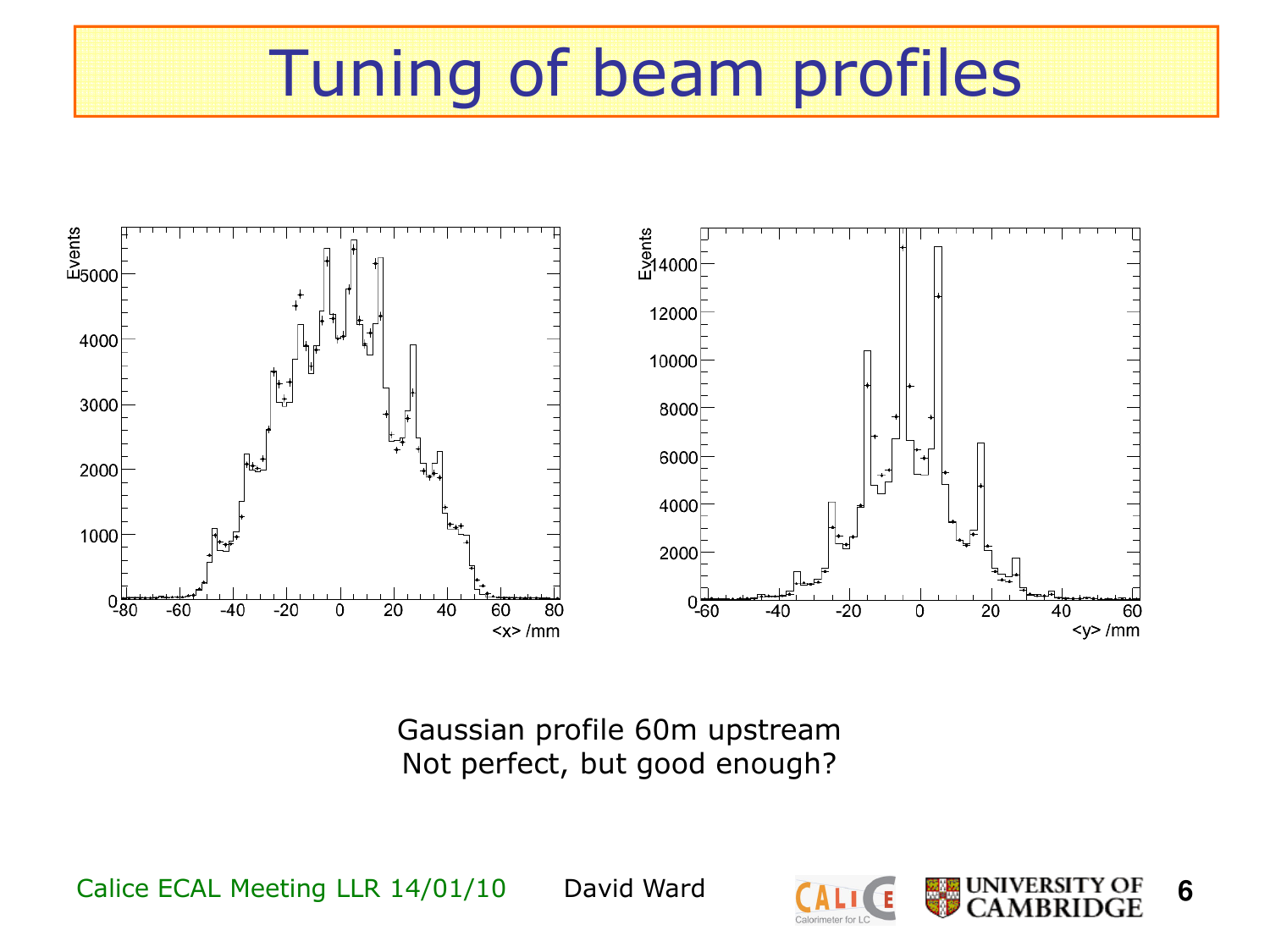# Data c.f. MC using QGSP\_BERT

Non-interacting peak is well modelled  $\forall$  energies and physics lists - suppressed



Calice ECAL Meeting LLR 14/01/10 David Ward **CALICE WARRINGE 7** MC underestimates ECAL energy at low  $E_{beam}$ ; overestimates it at high  $E_{beam}$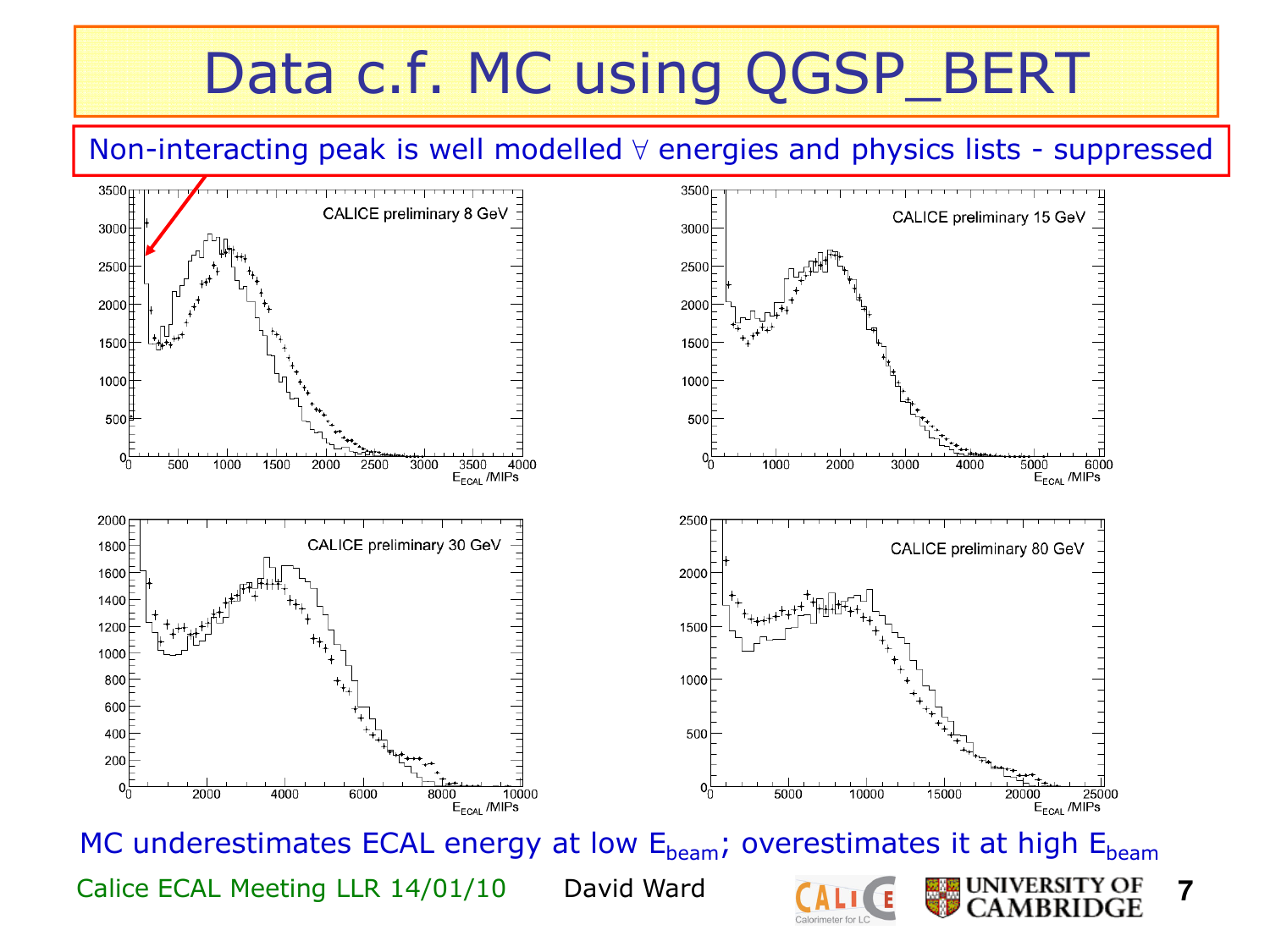# $\leq E_{\text{ECAL}}$  vs  $E_{\text{beam}}$  – all energies and models

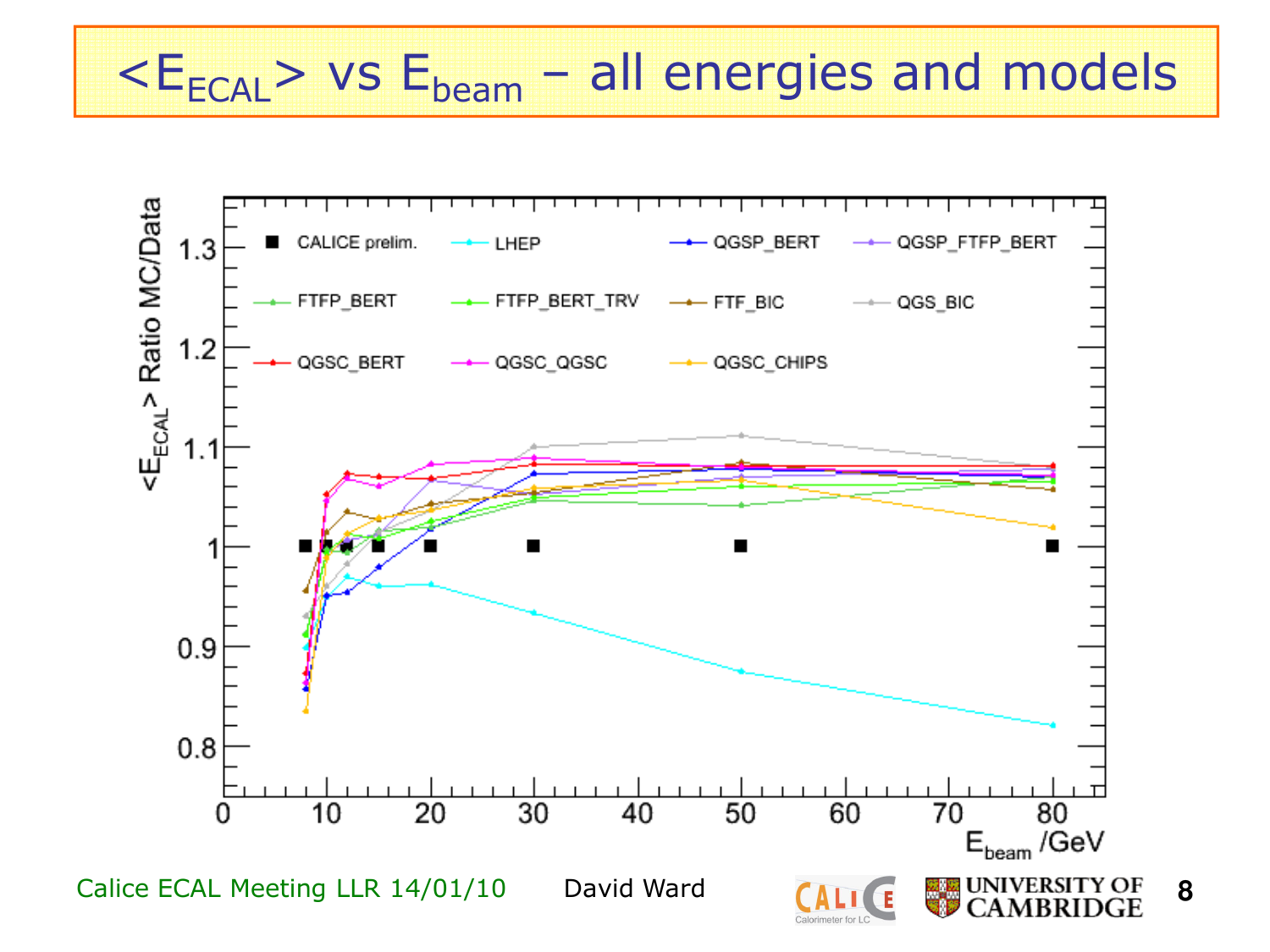## Energy-weighted transverse shower profile



In order to compare many energies and physics lists, we characterise these distributions in terms of moments, or percentiles

Calice ECAL Meeting LLR 14/01/10 David Ward **6 ALL CALICE BLOCK AND PROVIDENCE** 9

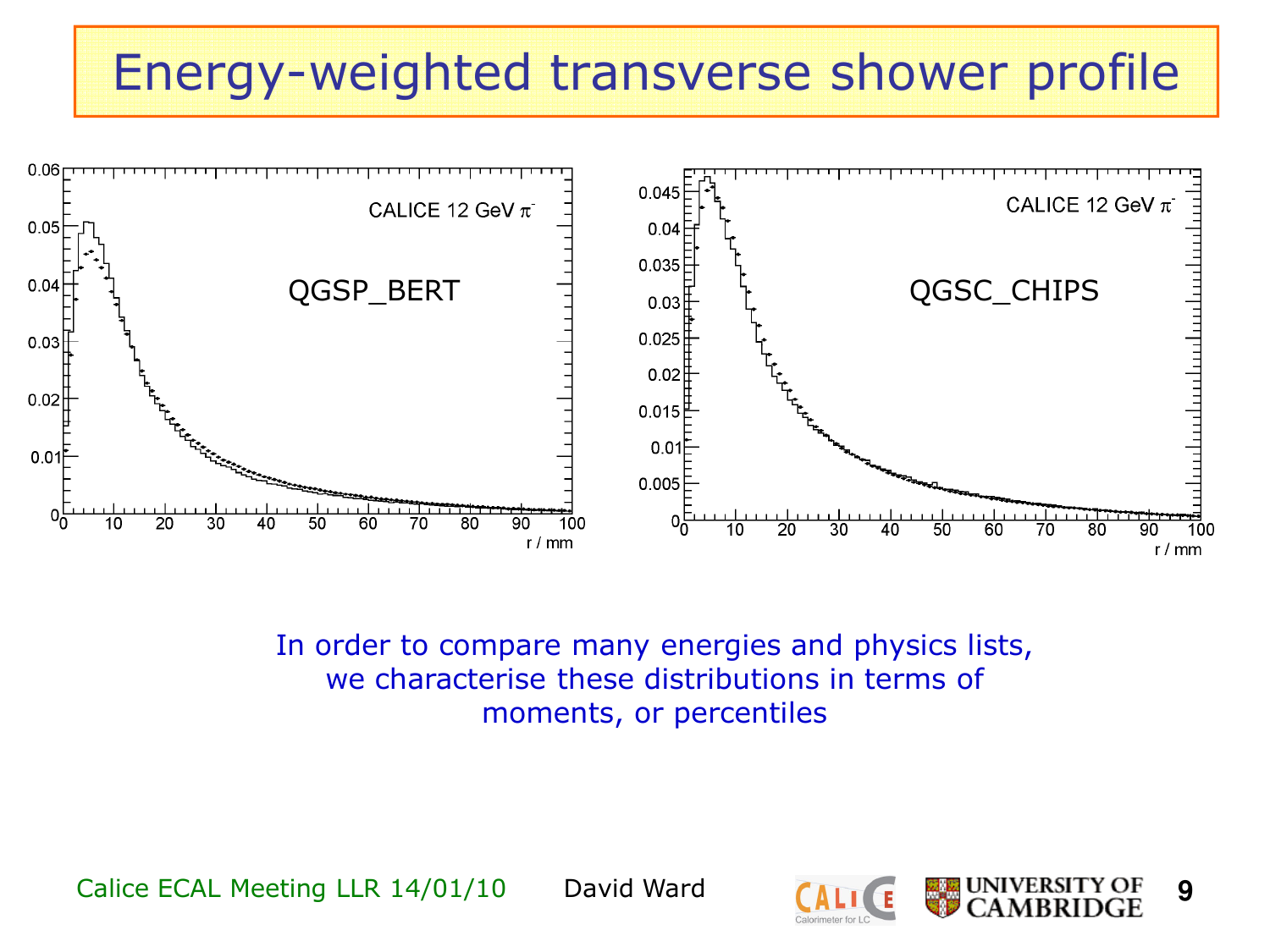## Mean shower radius

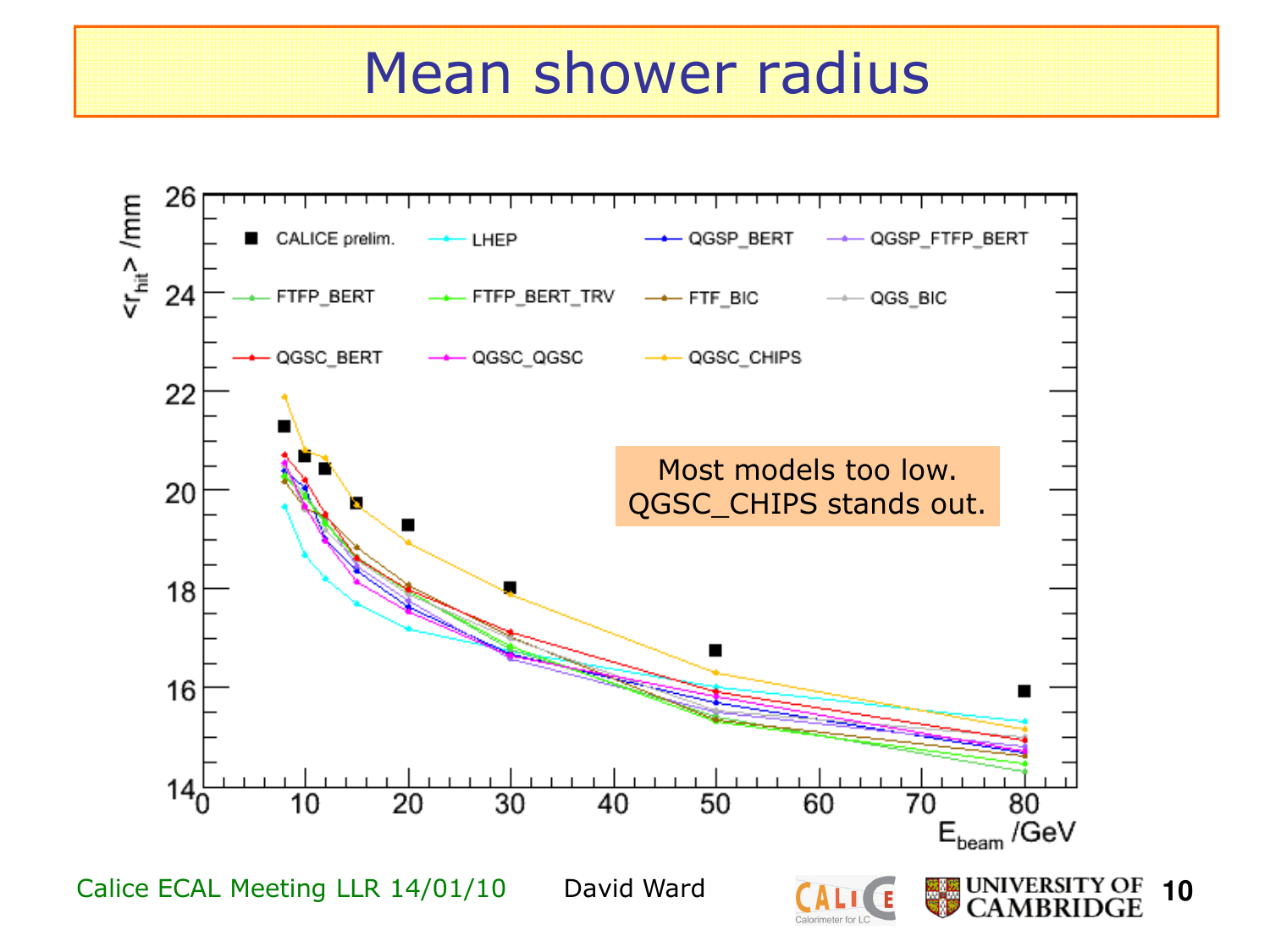# Radius for 90% shower containment

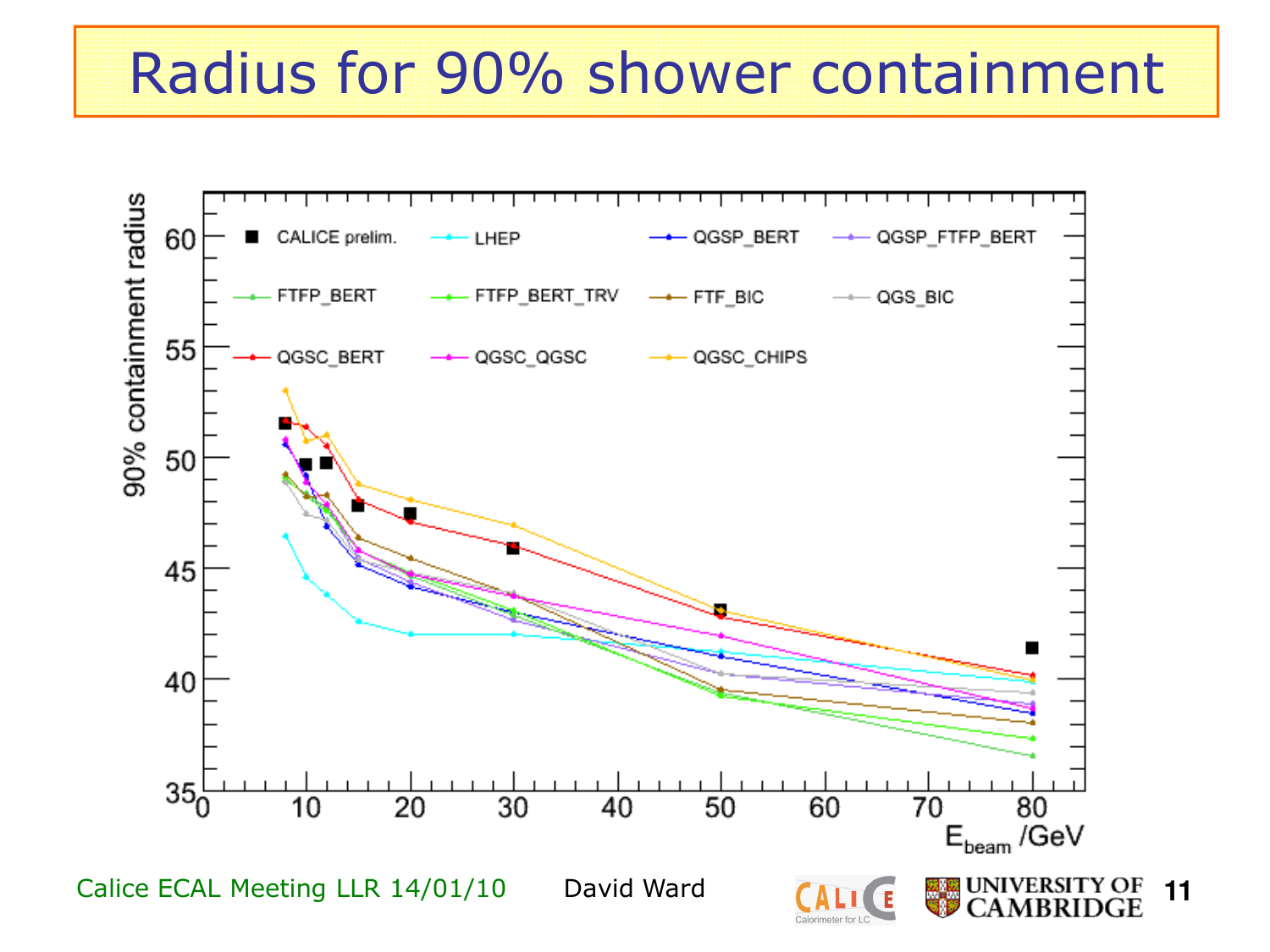# Radius for 95% shower containment

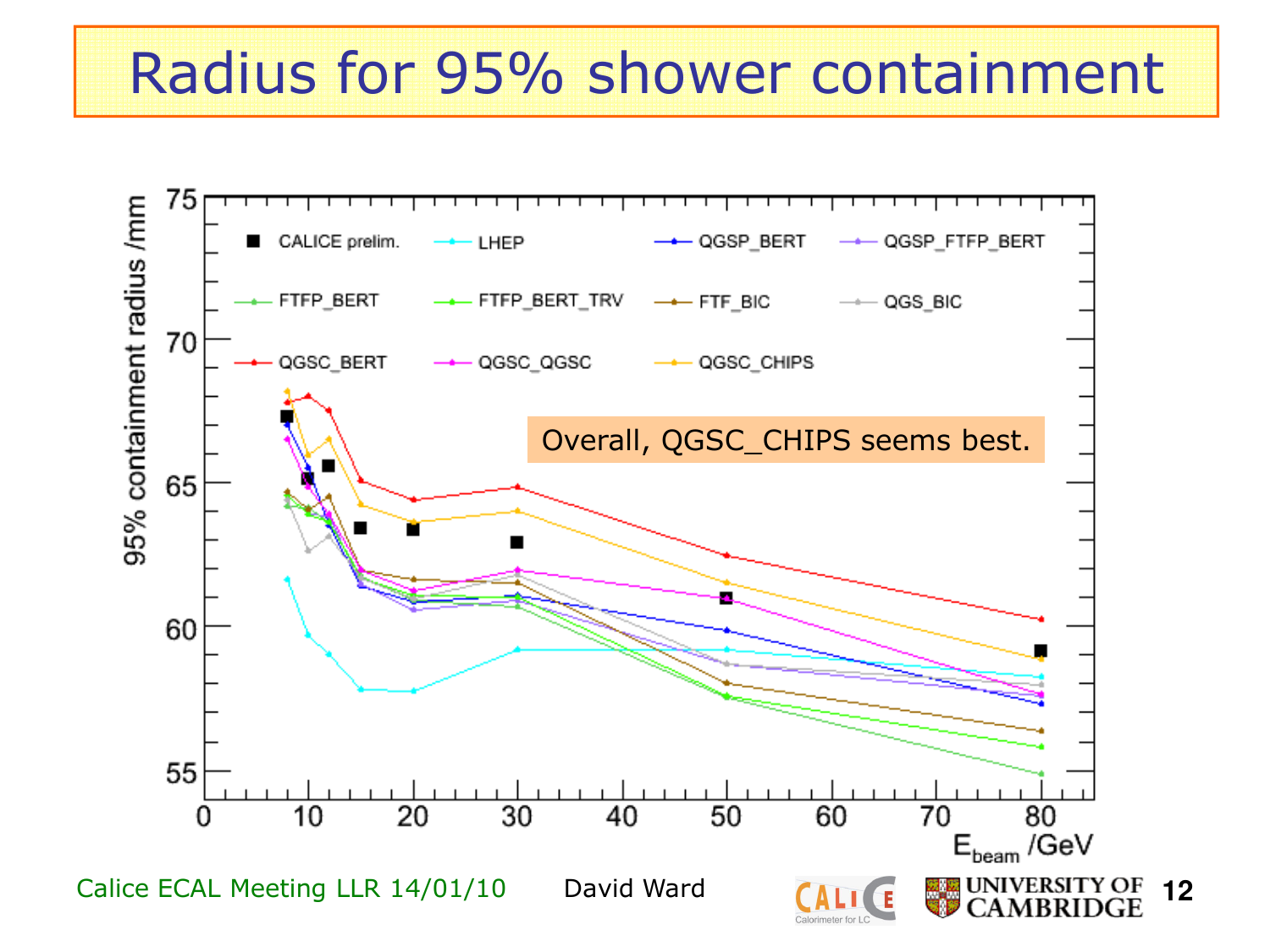# Identify first interaction layer



Identify the first layer at which 3 out of 4 consecutive layers >10MIPs Very simple, but after extensive scanning, seems to work as well as any more sophisticated procedure.

Calice ECAL Meeting LLR 14/01/10 David Ward **14/01/10** David Ward **14/01/1** 

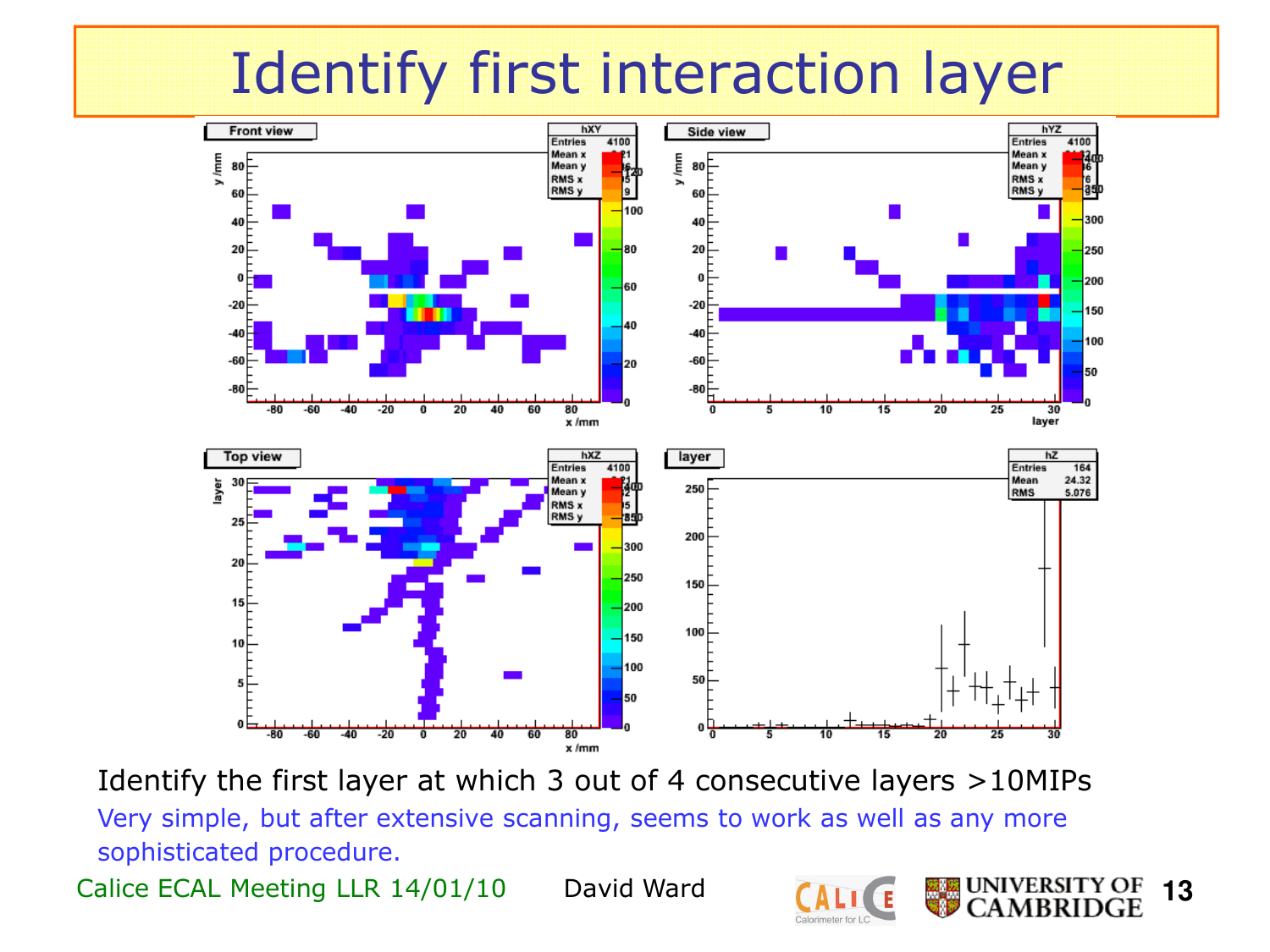# Checks of interaction layer algorithm



 $\sim$ 70% OK within  $\pm$  1 layer  $\sim$ 90% OK within  $\pm$  2 layers Differences between physics lists  $< \pm 1$  layer

3500 CALICE 30 GeV Data 3000 2500 2000 **1500**  $1000$ 500 10 15 20 25 Interaction Layer

Features of data quite well modelled ∀ energies and ∀ physics lists

Calice ECAL Meeting LLR 14/01/10 David Ward **14** David Ward **14** David Ward **14** David Ward 14

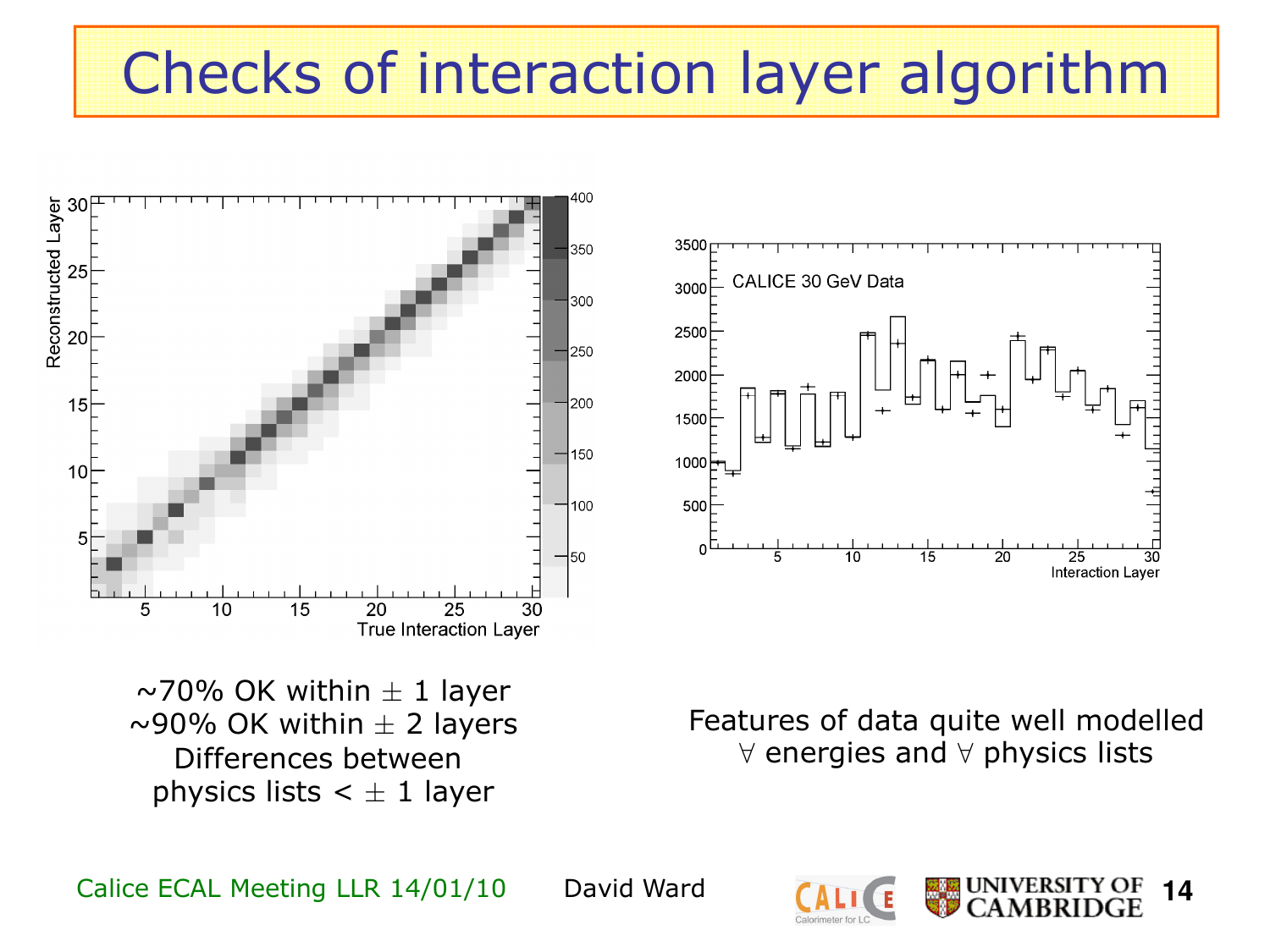#### Use MC truth to separate longitudinal profile into components.

#### Shower depth in 1.4mm equivalent layers starting at the interaction point.



Calice ECAL Meeting LLR 14/01/10 David Ward **15** David Ward **15** 

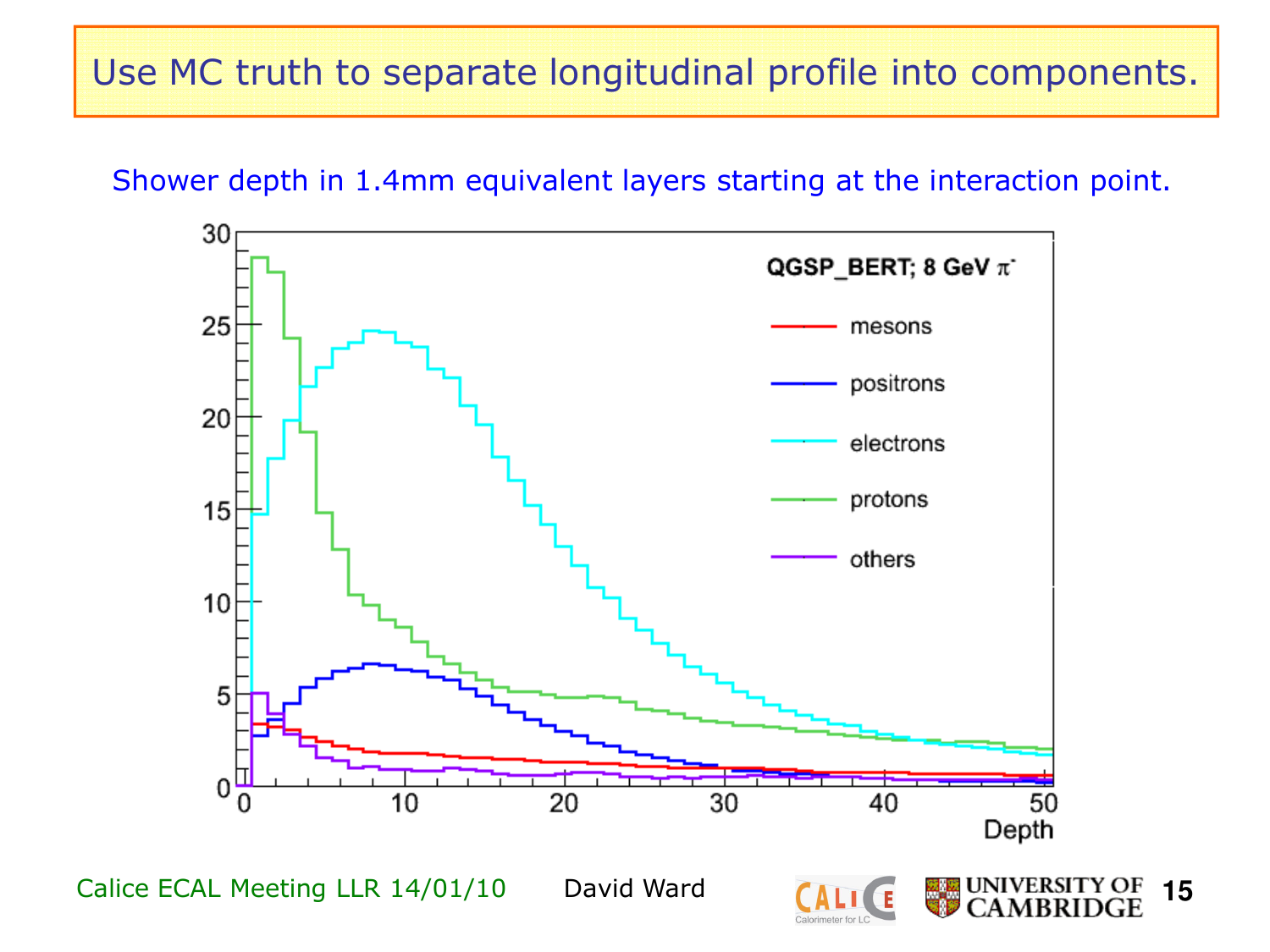# Longitudinal profile @ 10 GeV





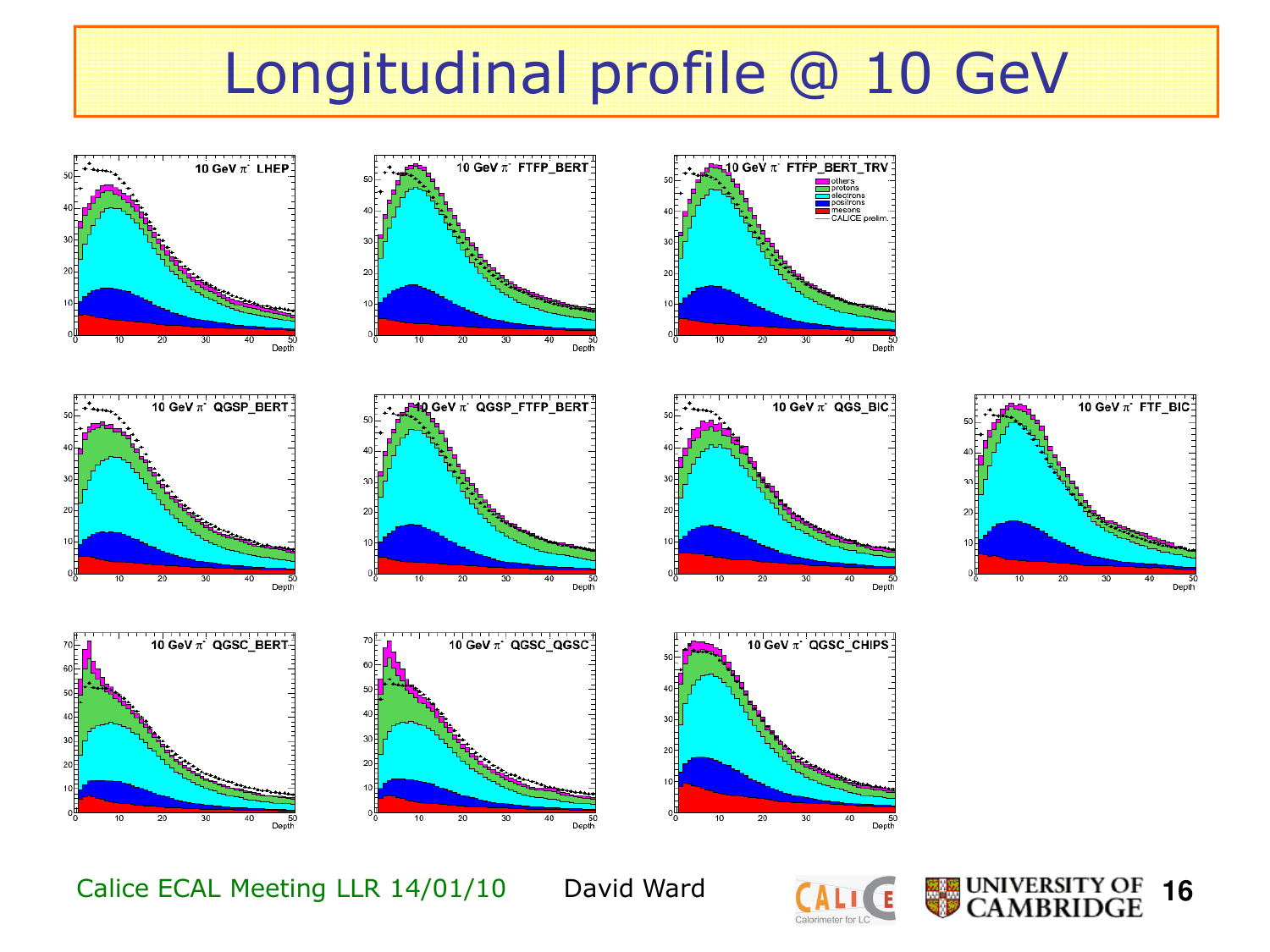# Longitudinal profile @ 20 GeV



Calice ECAL Meeting LLR 14/01/10 David Ward **CALICE WORKING BUNIVERSITY OF 17** 

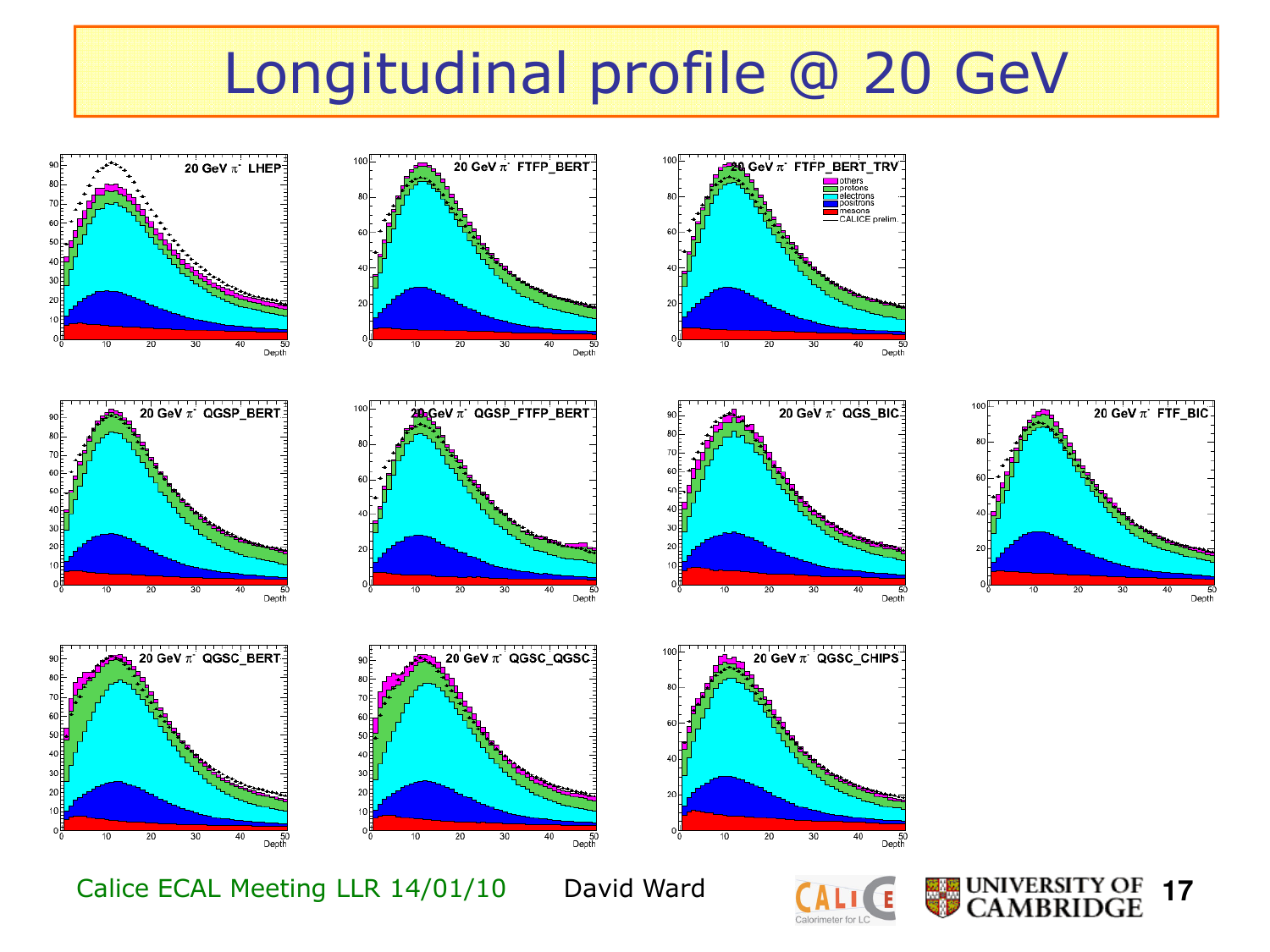## Longitudinal profile @ 30 GeV

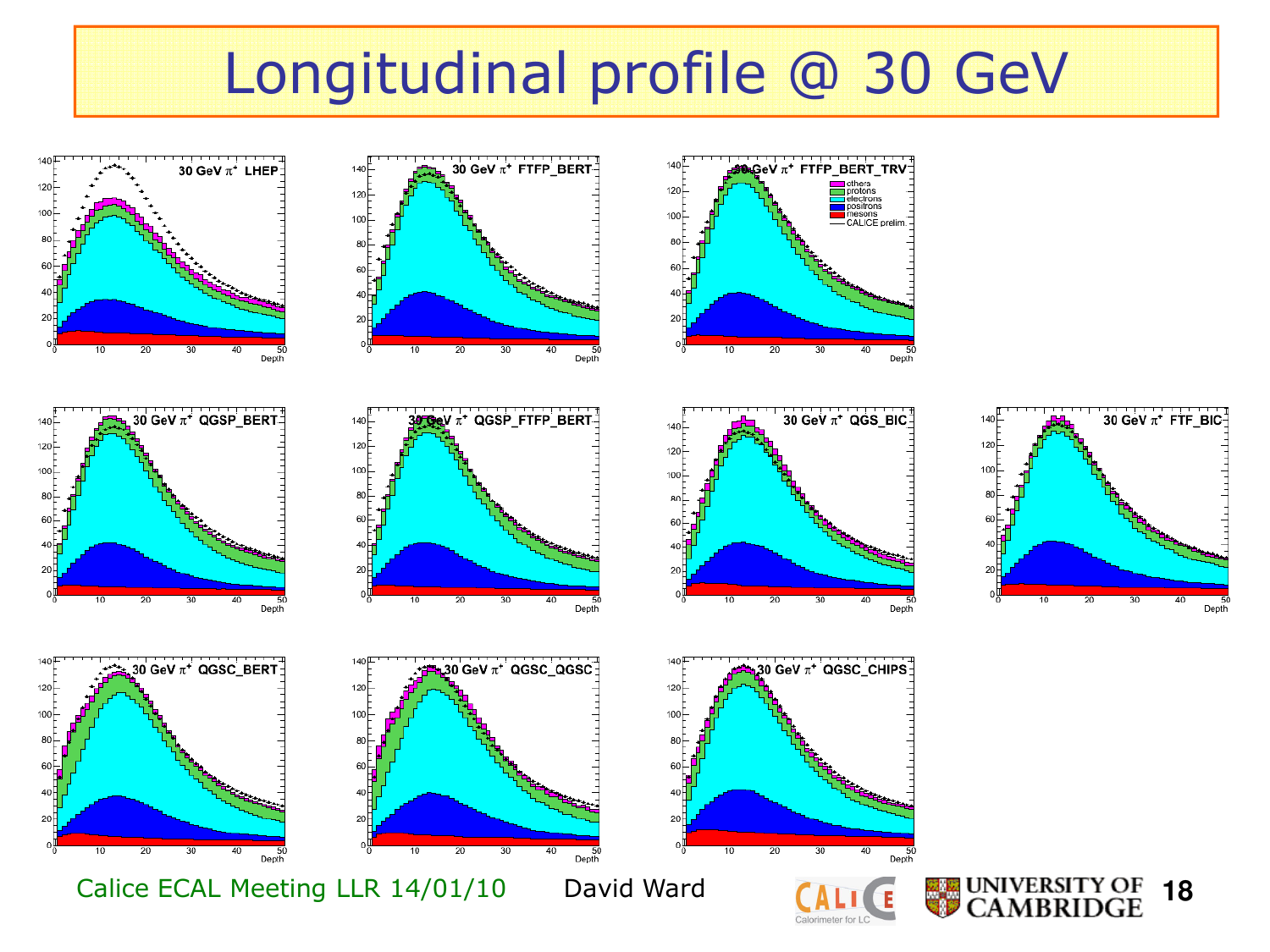#### Energy in layers 1-3 (nuclear fragments)

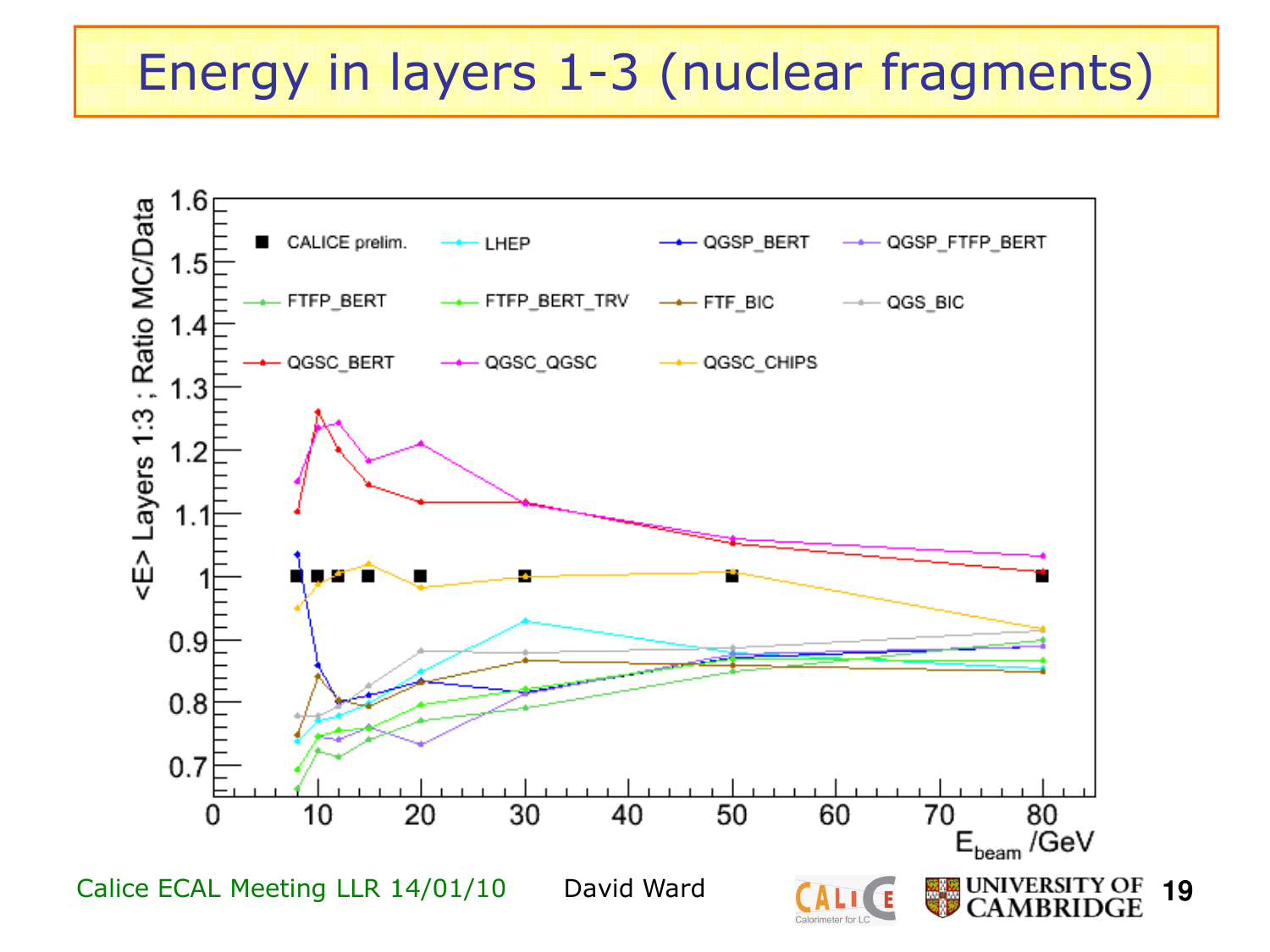#### Energy in layers  $5-20$  ( $e^{\pm}$  dominated)

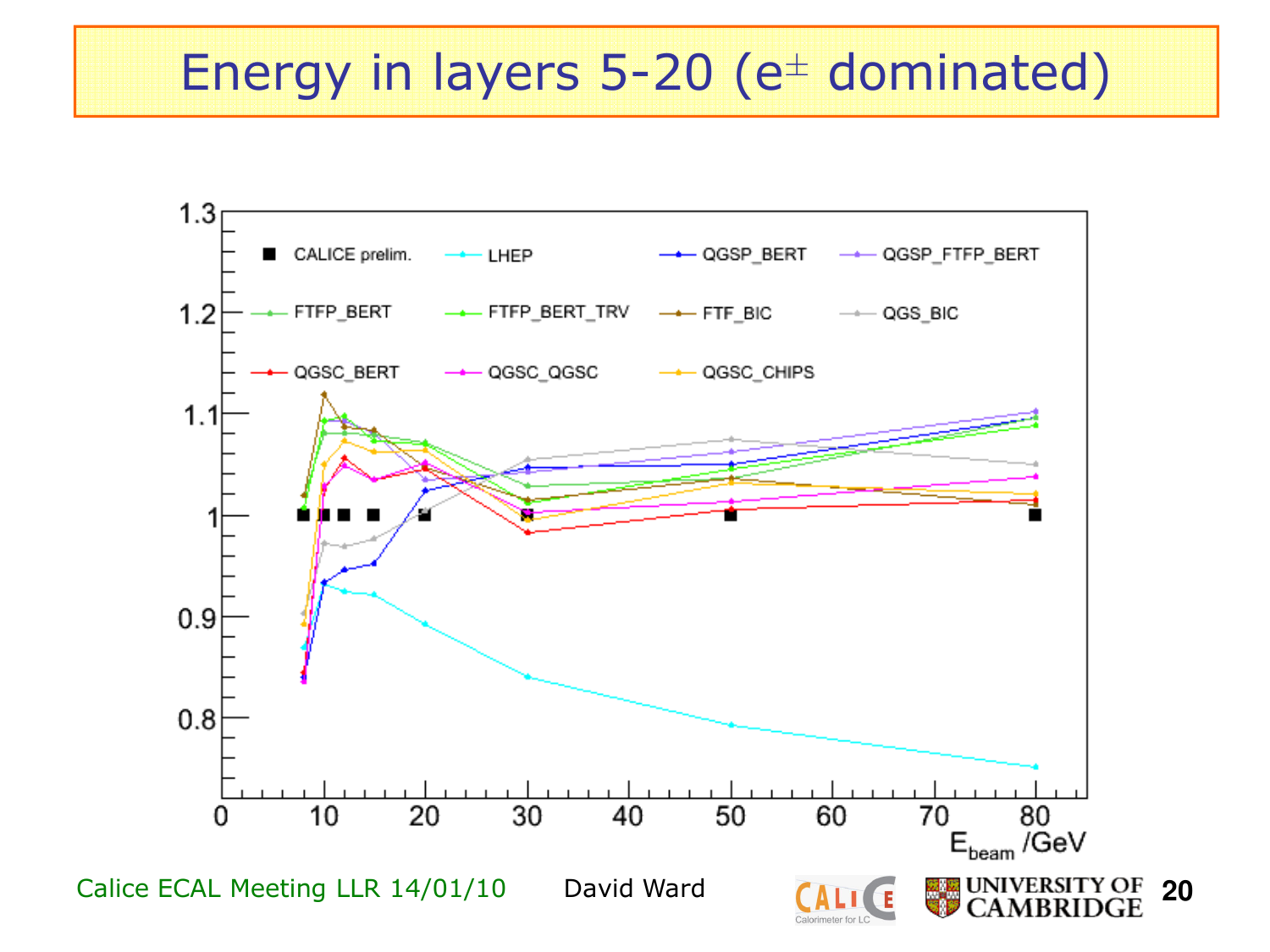#### Energy in layers 30-50 (mainly hadronic)

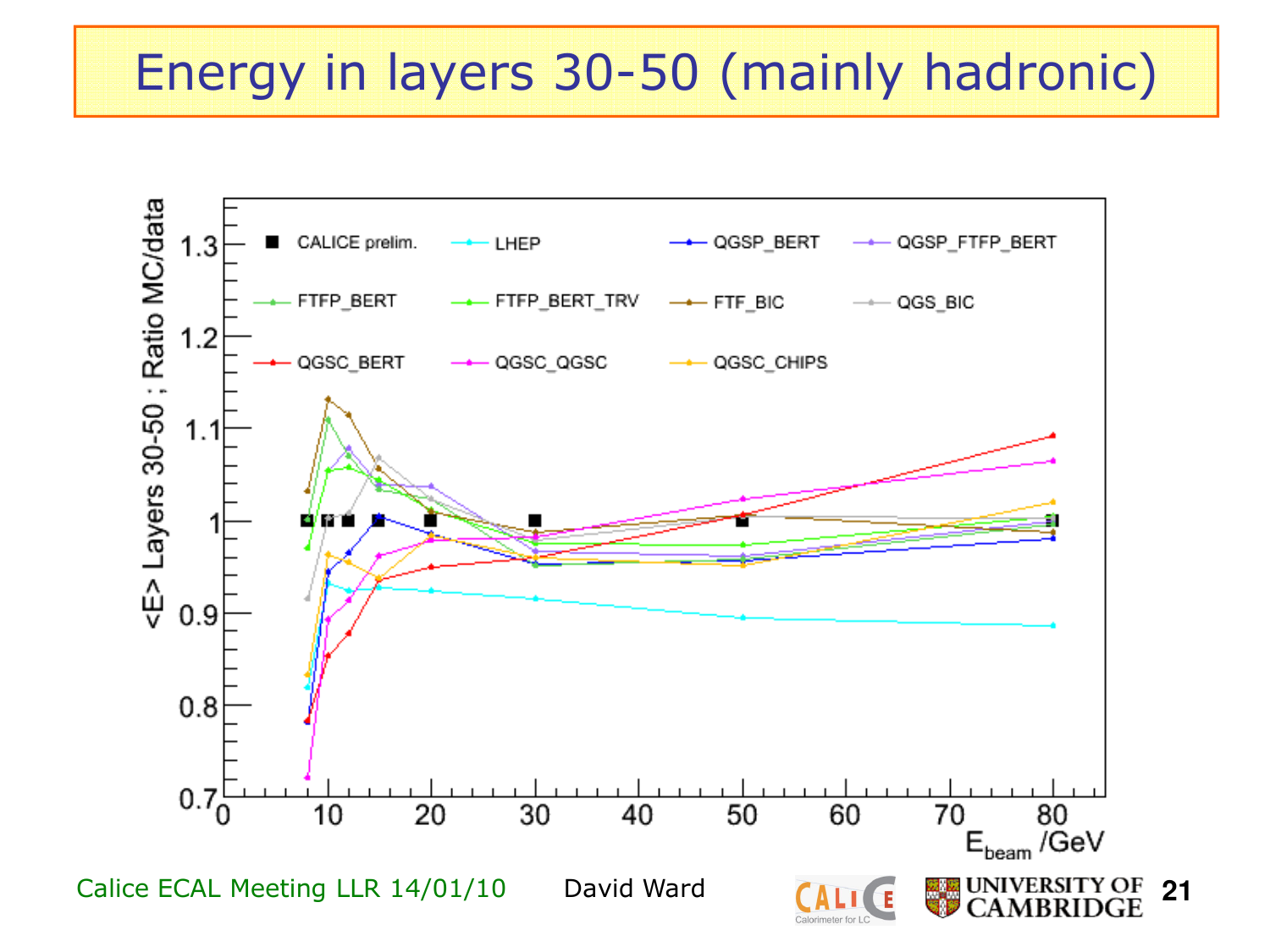# GEANT 4.9.3

- $\div$  Main changes:
	- $\cdot$  Significant changes in the implementation of the Fritiof model; affects all FTF-based models
	- Significant development of CHIPS model into a full treatment of all energies
- \* New Physics Lists of potential interest
	- $\div$  CHIPS (i.e. single model doing everything)
	- <sup>v</sup> QGSP\_BERT\_TRV modified transition energies, to reduce reliance on LHEP (Gheisha).
	- <sup>v</sup> QGSP\_BIC
- \* Physics lists QGSC\_QGSC and QGSC\_CHIPS are still available, but regarded as largely obsolete, replaced by CHIPS.
- \* Have made a few first tests, using Mokka 7.2 (hacked)
- Should we change to using the released version???

Calice ECAL Meeting LLR 14/01/10 David Ward

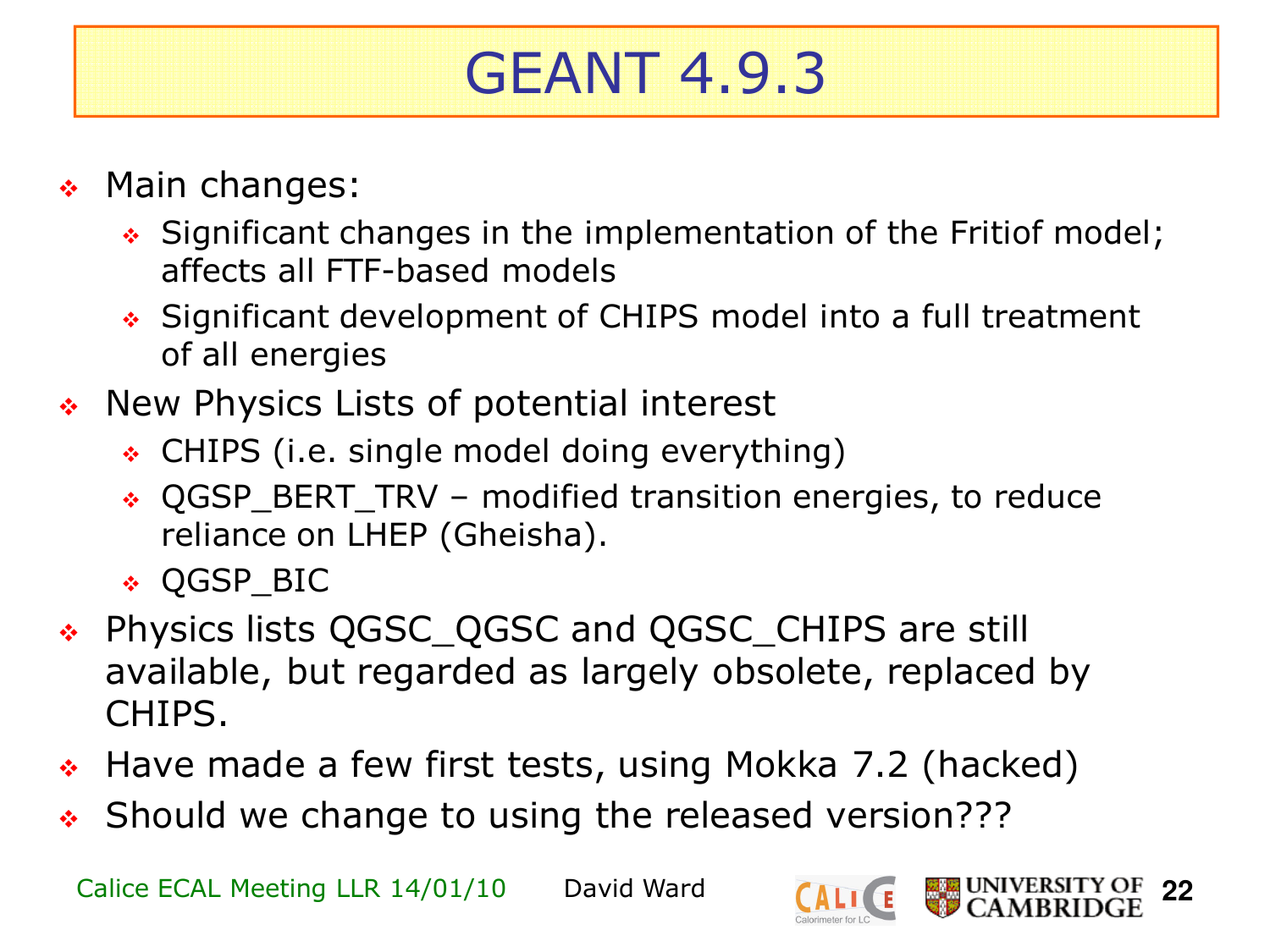# FTF models (improved ?)

#### G4.9.3.b01 β version Released G4.9.3 version GeV  $\pi$  6.8.p01\_FTFP\_BERT 60 others<br>protons electrons<br>positrons<br>mesons 50 **CALICE Data**  $40<sup>1</sup>$ 30  $20<sup>1</sup>$  $10<sup>1</sup>$  $0_0^{\text{III}}$  $\overline{20}$  $\overline{30}$ 10 40 50 Depth



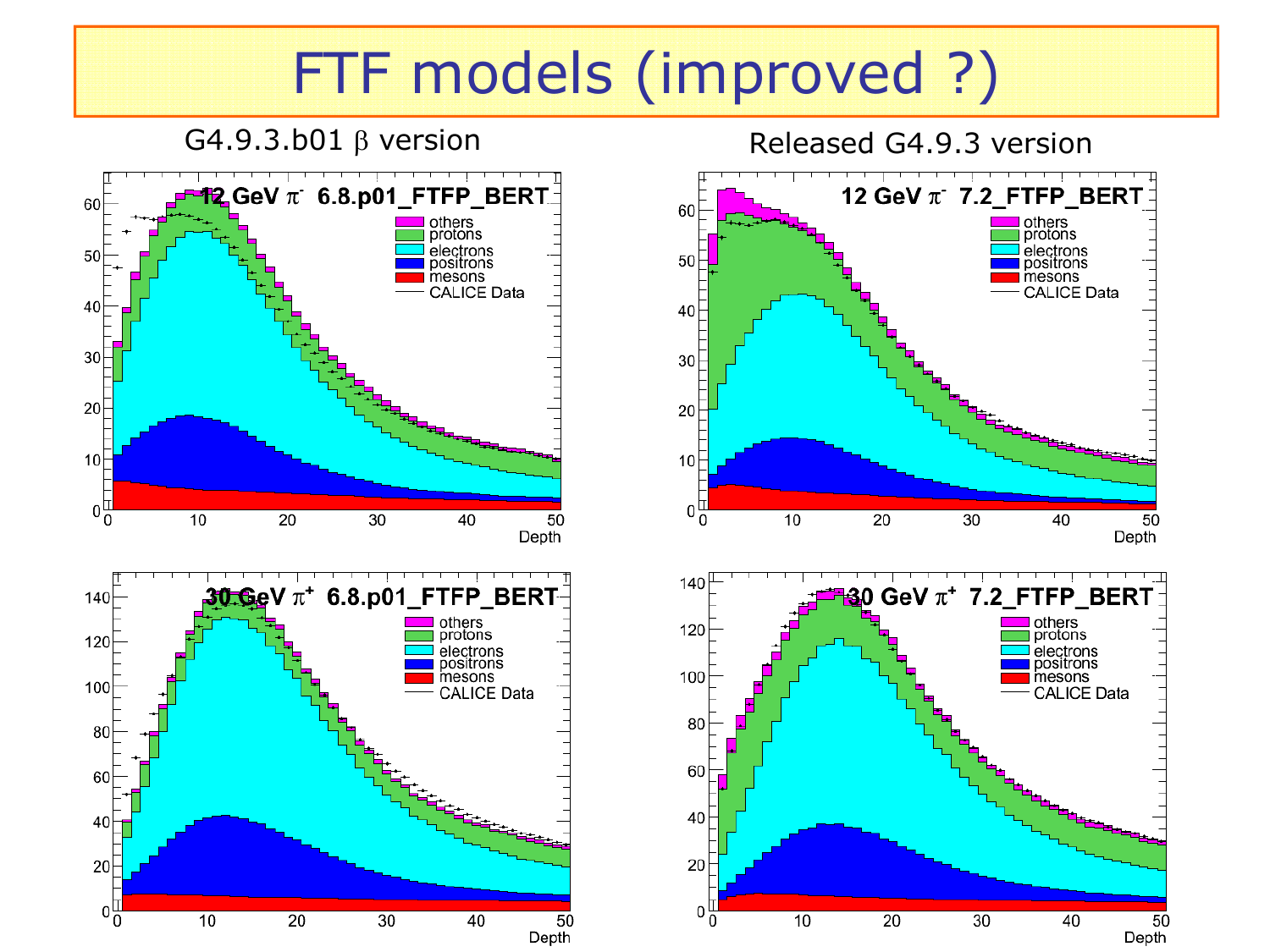# CHIPS models (much worse)

#### 12 GeV π 6.8.p01\_QGSC\_BERT l others<br>I protons electrons<br>positrons mesons

70

60





#### G4.9.3.b01 β version Released G4.9.3 version

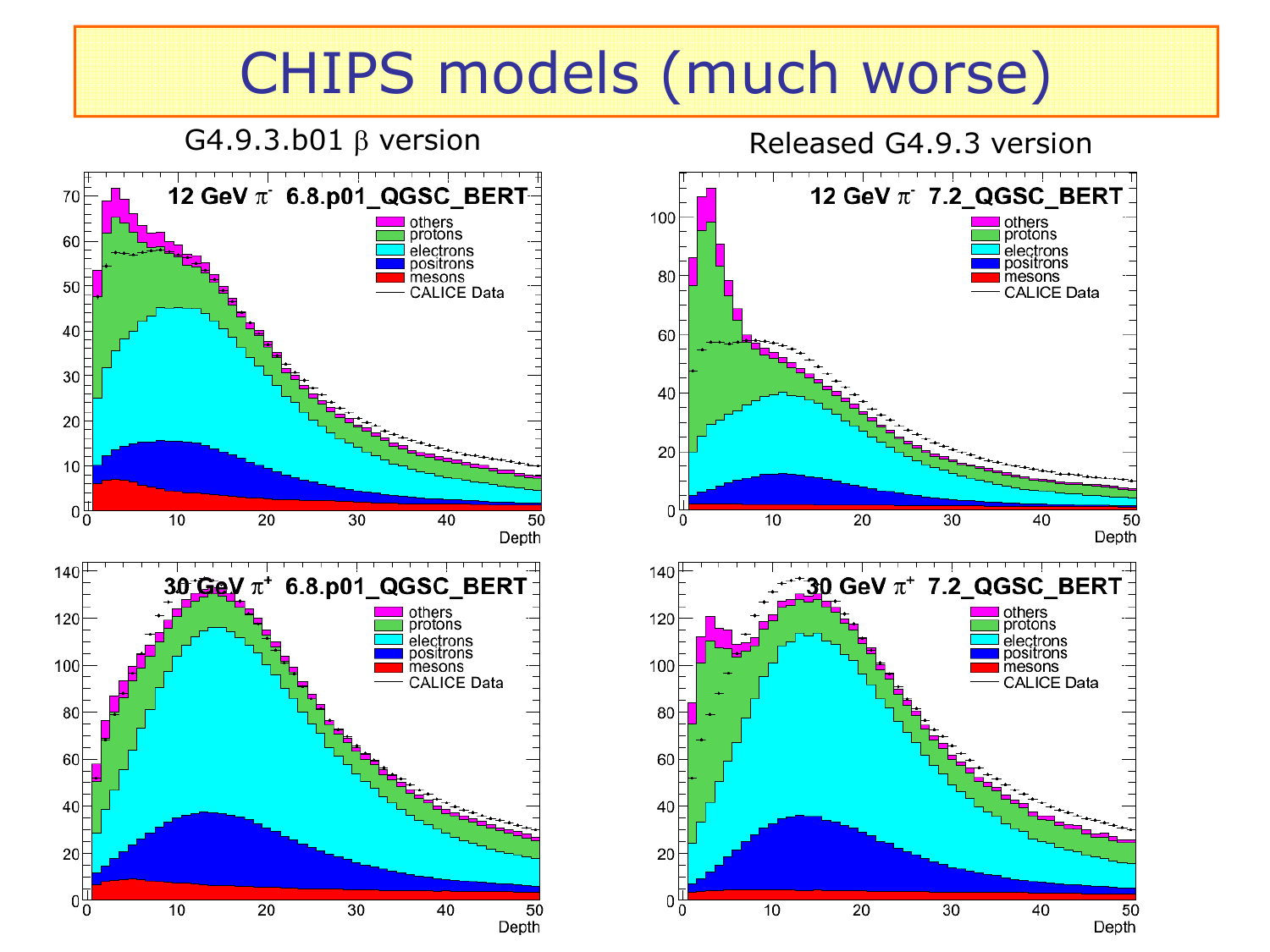### Outstanding worry -- non-pion background



MC probably untrustworthy, but differences in probability of interaction, and in the energy deposited. Don't really know much about the beam composition.

Calice ECAL Meeting LLR 14/01/10 David Ward **CALICE WORKERSITY OF 25** 

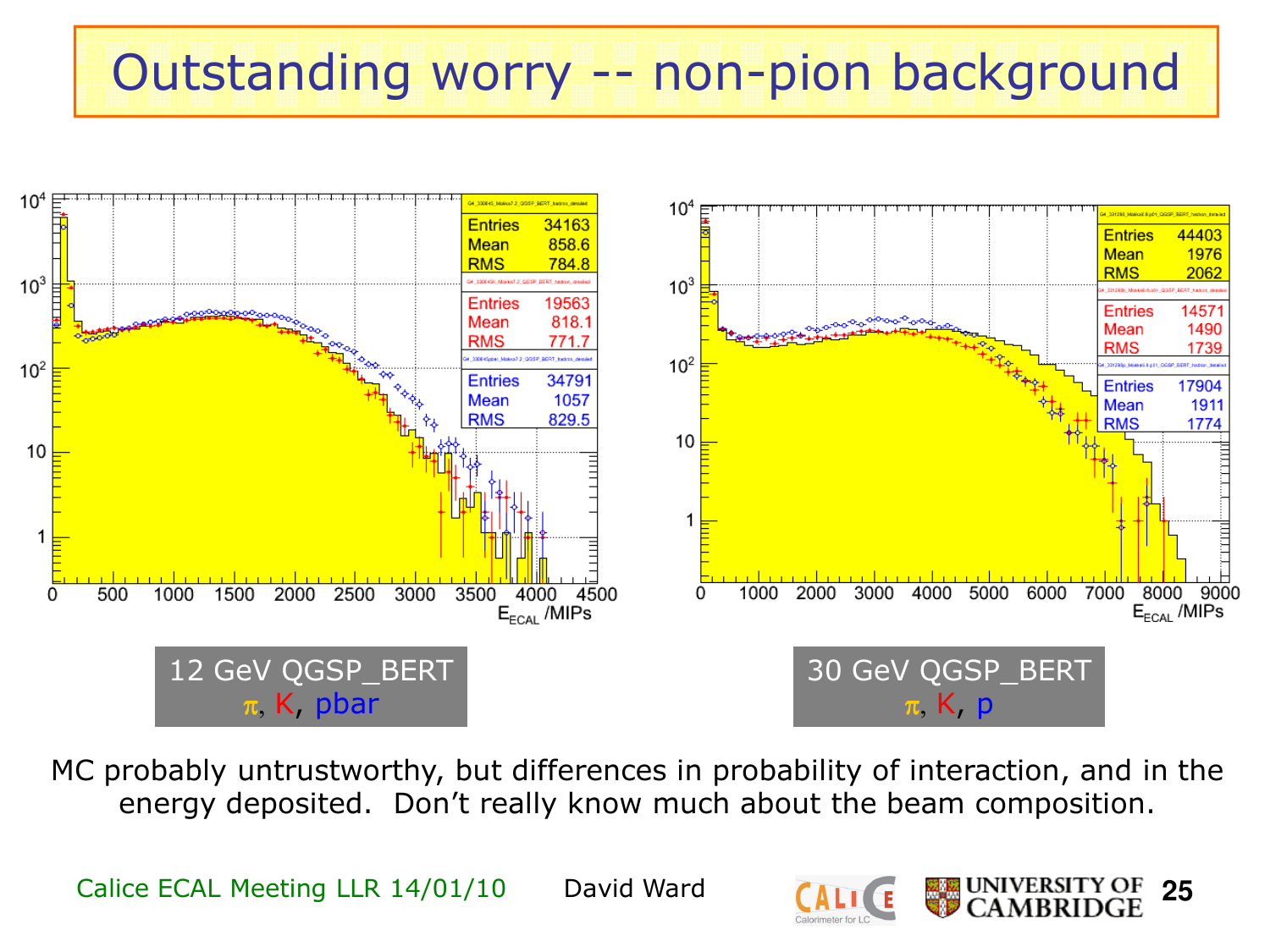# Background contd.



K, and especially p/pbar, may have broader showers.

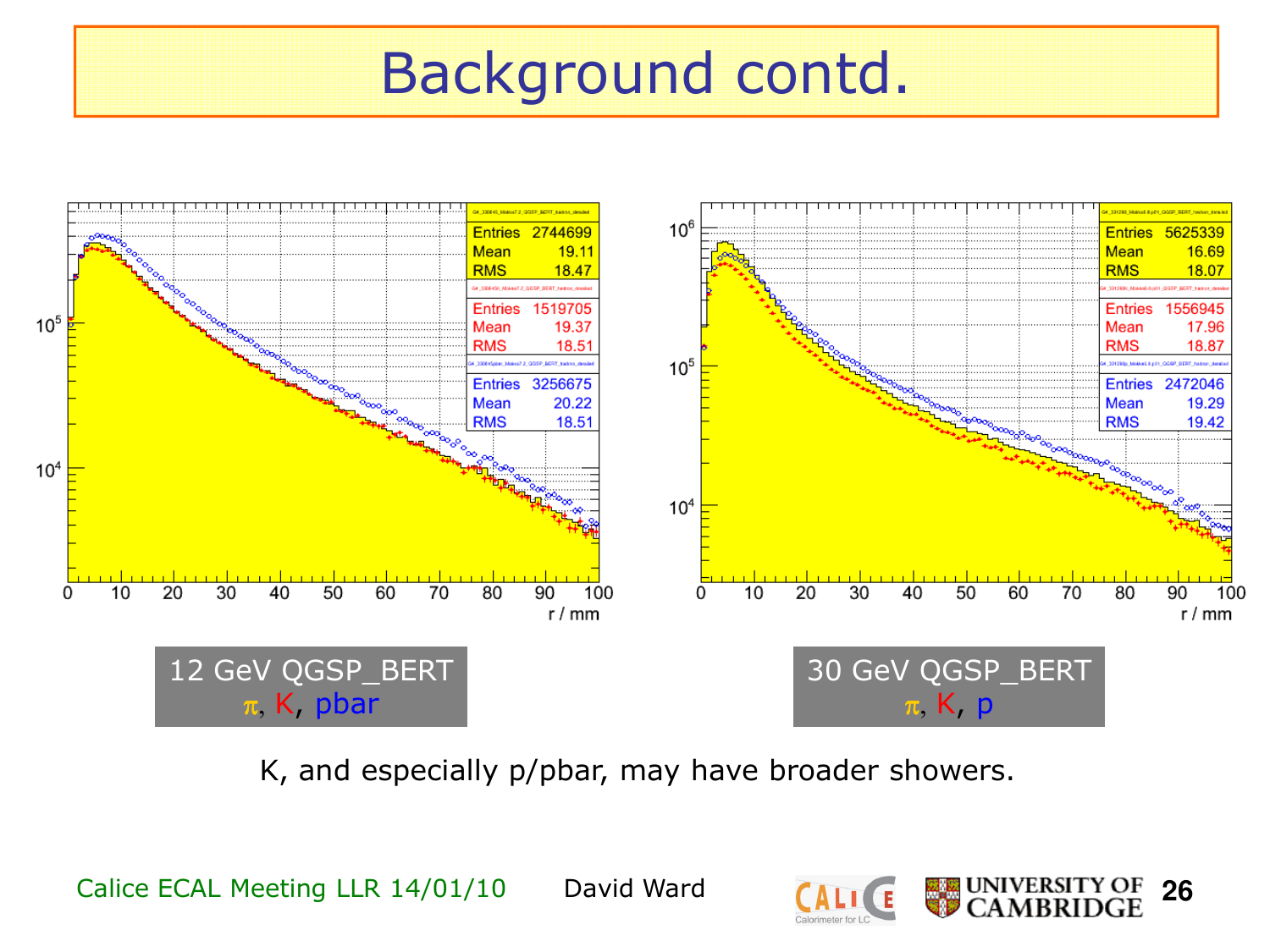# Summary

- $\div$  First draft of a paper/CAN based on G4.9.3.β01 comments received from reviewers. Main outstanding issues are of presentation (too much information) rather than substance.
- \* We do have significant discrimination between physics lists in the ECAL. QGSC\_CHIPS looks rather promising.
- $\cdot$  Outstanding uncertainty about beam contamination from non-pions – hard to quantify.
- ◆ But have been overtaken by a new release of GEANT, with some significant differences.
	- $\bullet$  FTF-based physics lists look quite a bit better  $\odot$
	- $\div$  CHIPS-based lists all much worse  $\odot$  Not just the CHIPS standalone. QGSC\_CHIPS also spoilt  $\odot$
- $\cdot$  Taking advice from G4 authors, and deciding what to do.

Calice ECAL Meeting LLR 14/01/10 David Ward **CALL CE BLOCK UNIVERSITY OF 27** 

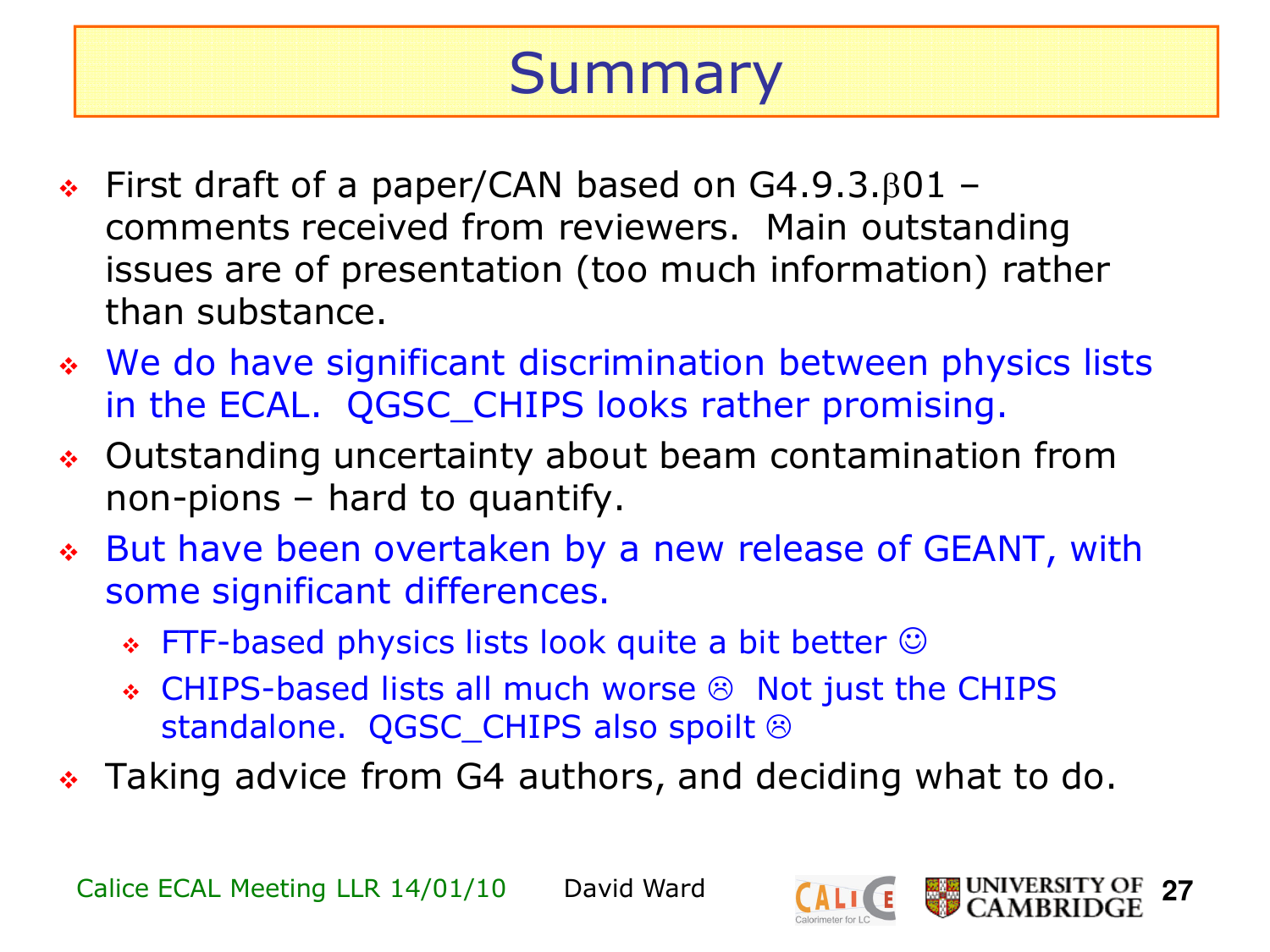

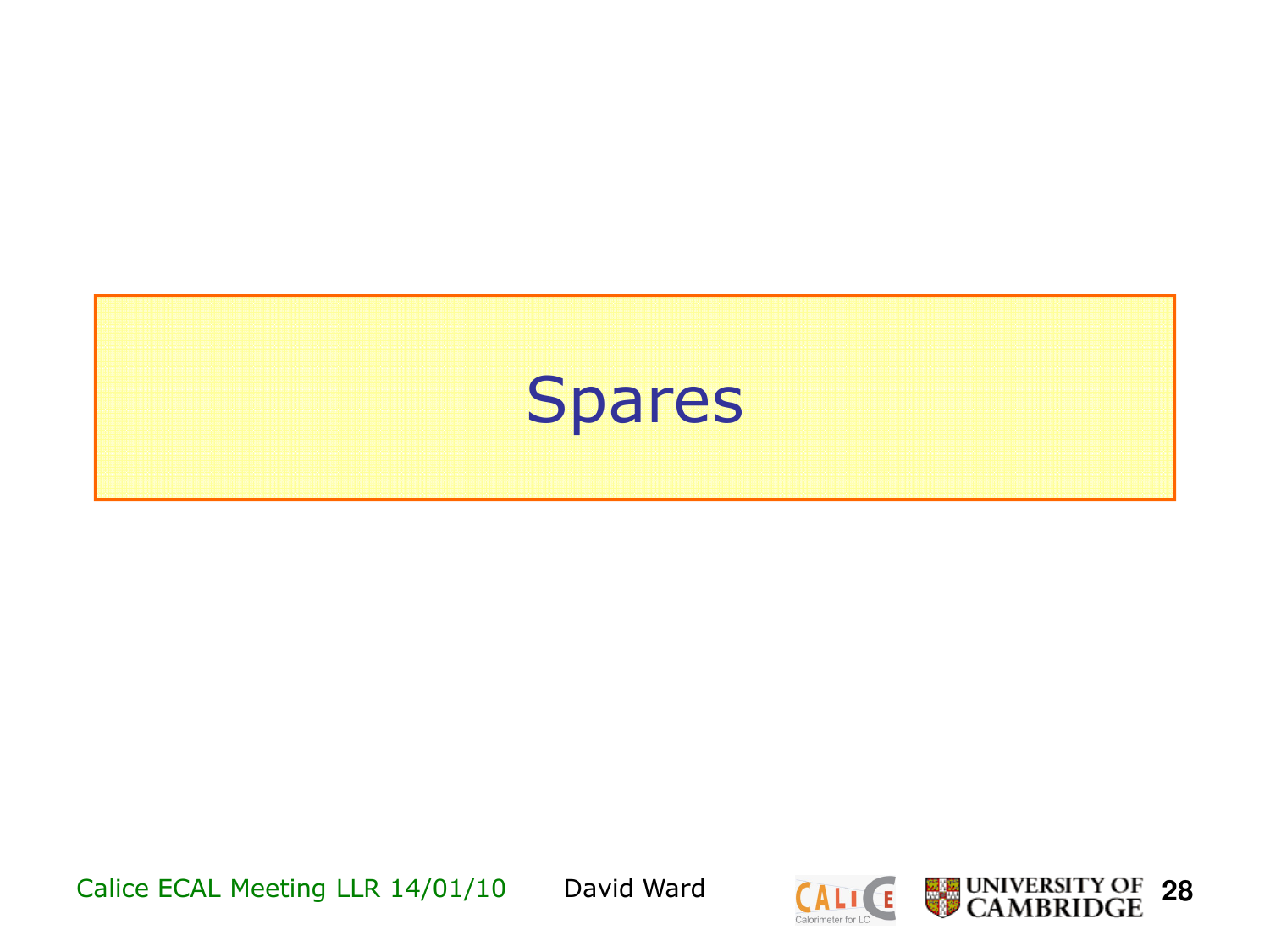# Fraction <100 MIPs in ECAL

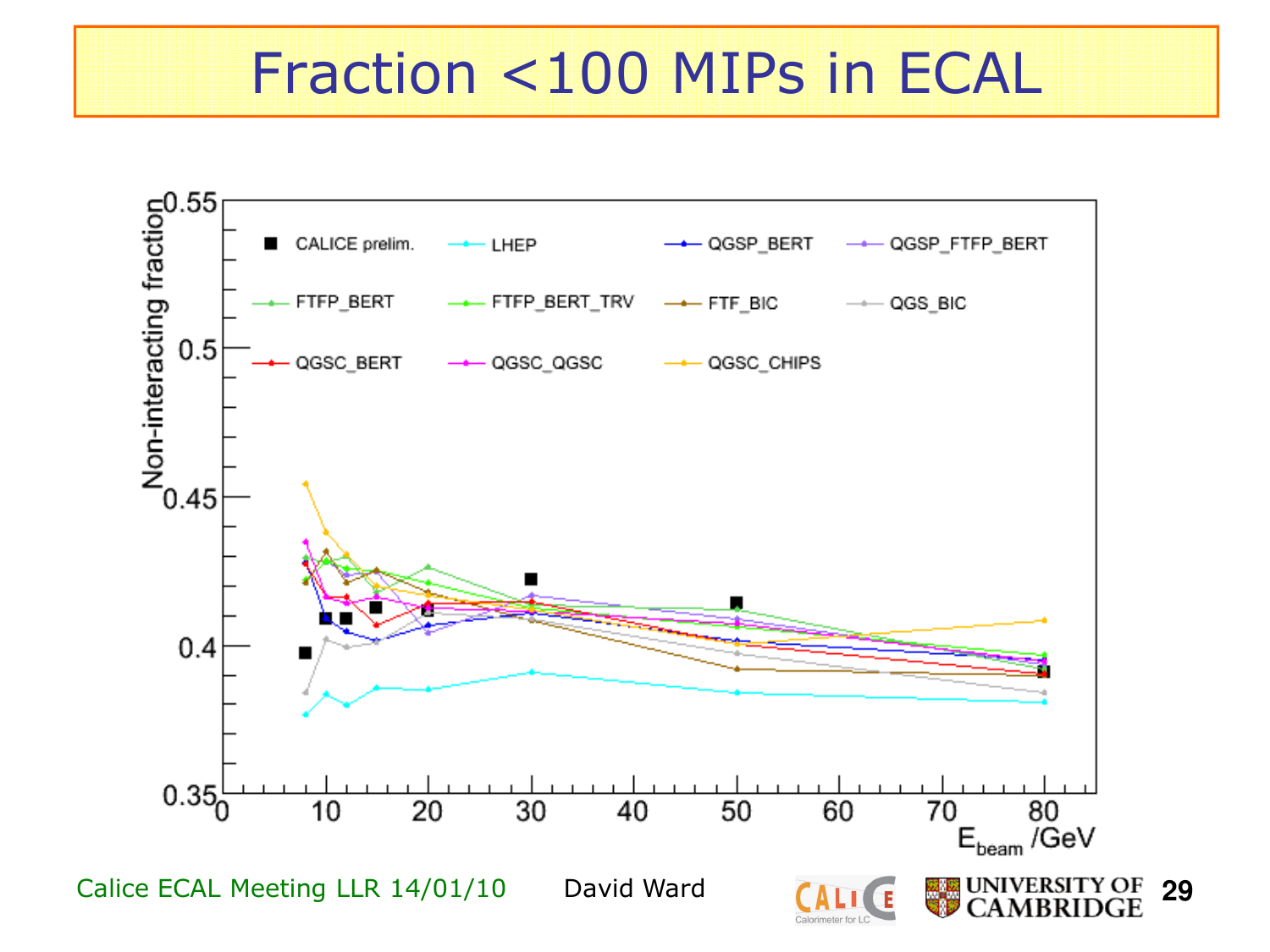# Change sampling weights



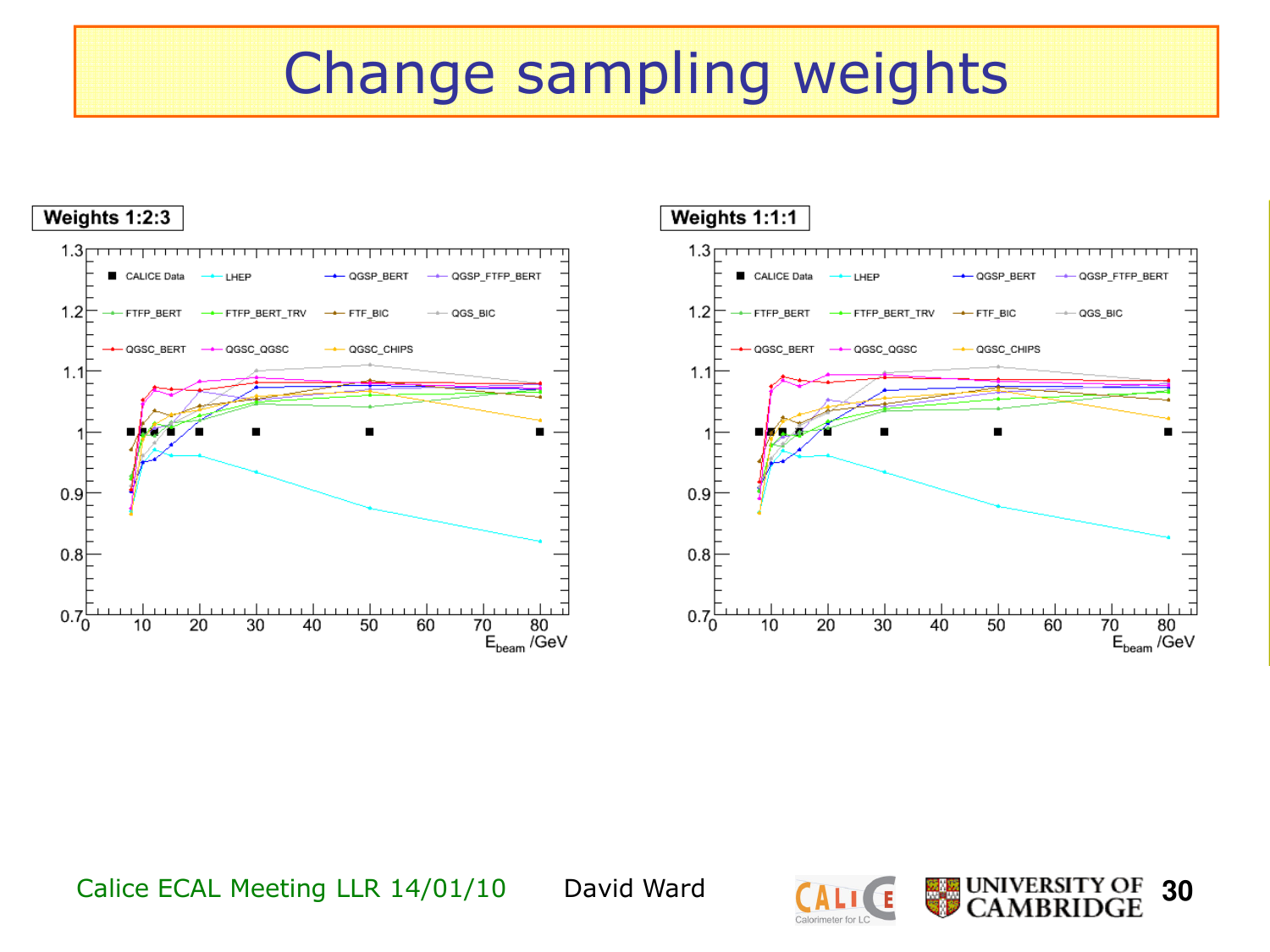#### 8 GeV



Calice ECAL Meeting LLR 14/01/10 David Ward **CALICE WORKING BY CAMBRIDGE 31** 

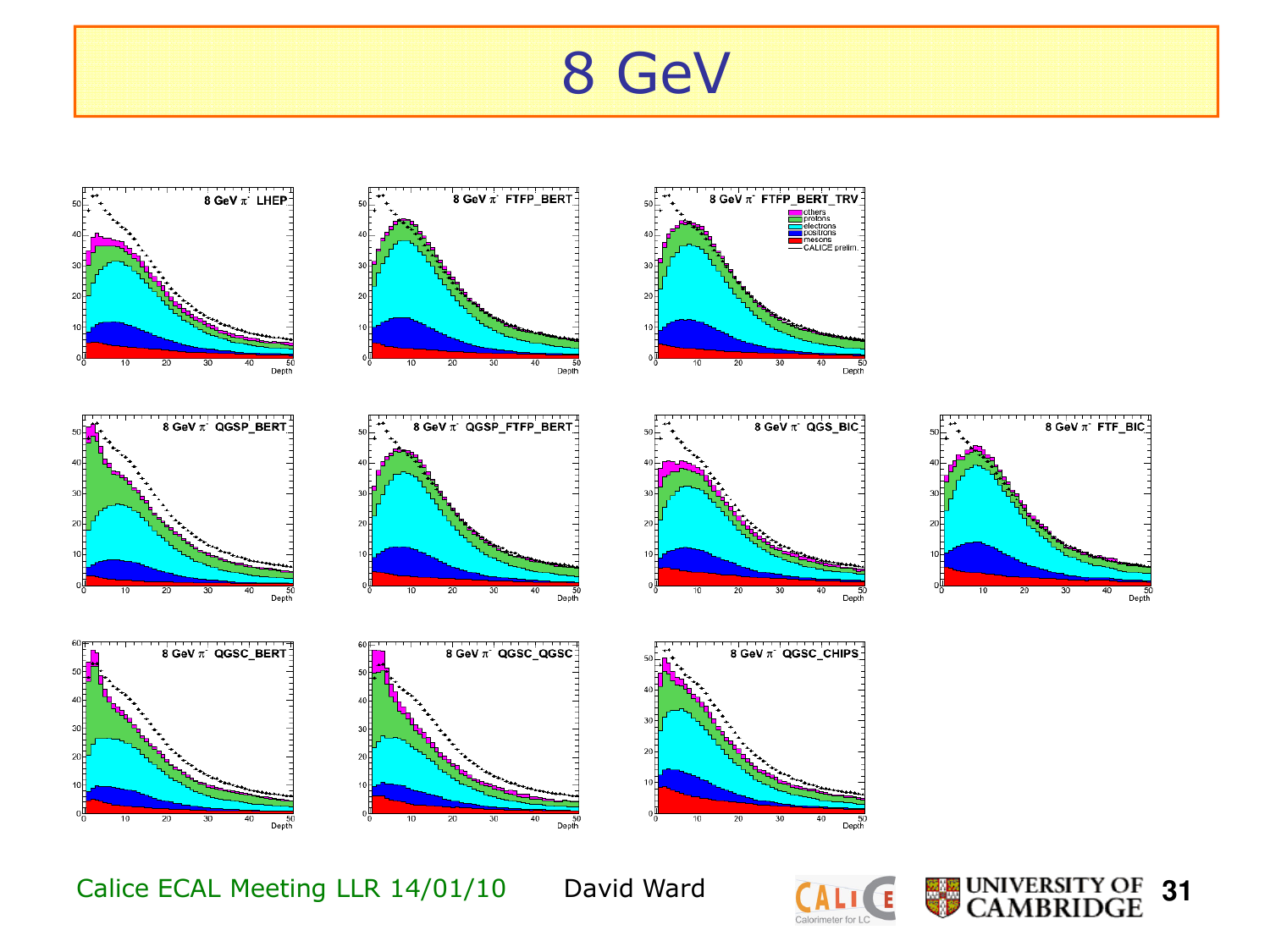### 12 GeV



Calice ECAL Meeting LLR 14/01/10 David Ward **CALICE WORKING BY CAMBRIDGE** 32